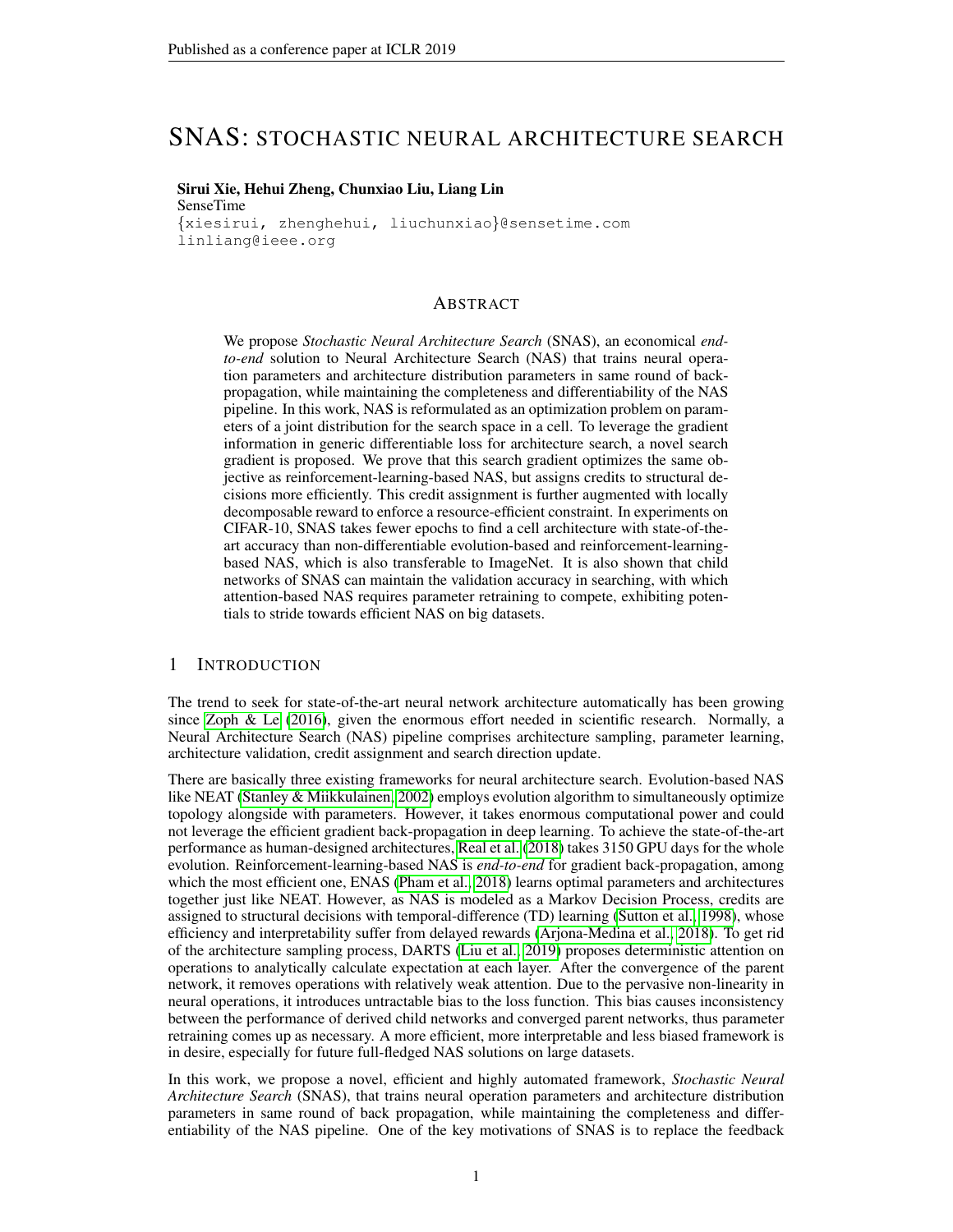mechanism triggered by *constant rewards* in reinforcement-learning-based NAS with more efficient gradient feedback from *generic loss*. We reformulate NAS with a new stochastic modeling to bypass the MDP assumption in reinforcement learning. To combine architecture sampling with computational graph of arbitrary differentiable loss, the search space is represented with a set of one-hot random variables from a fully factorizable joint distribution, multiplied as a mask to select operations in the graph. Sampling from this search space is made differentiable by relaxing the architecture distribution with *concrete distribution* [\(Maddison et al., 2016\)](#page-9-2). We name gradients *w.r.t* their parameters *search gradient*. From a global view, we prove that SNAS optimizes the same objective as reinforcement-learning-based NAS, except the training loss is used as reward. Zooming in, we provide a policy gradient equivalent of this *search gradient*, showing how gradients from the loss of each sample are used to assign credits to structural decisions. By interpreting this credit assignment as Taylor Decomposition [\(Montavon et al., 2017a\)](#page-10-5), we prove SNAS's efficiency over reinforcementlearning-based NAS. Additionally, seeing that existing methods [\(Liu et al., 2019\)](#page-9-1) manually design topology in child networks to avoid complex architecture, we propose a global resource constraint to automate it, augmenting the objective with feasiblity concerns. This global constraint could be linearly decomposed for structural decisions, hence the proof of SNAS's efficiency still applies.

In our experiments, SNAS shows strong performance compared with DARTS and all other existing NAS methods in terms of test error, model complexity and searching resources. Specifically, SNAS discovers novel convolutional cells achieving 2.85±0.02% test error on CIFAR-10 with only 2.8M parameters, which is better than 3.00±0.14%-3.3M from 1st-order DARTS and 2.89%-4.6M from ENAS. It is also on par with 2.76±0.09%-3.3M from 2nd-order DARTS with fewer parameters. With a more aggressive resource constraint, SNAS discovers even smaller model achieving  $3.10\pm0.04\%$  test error on CIFAR-10 with 2.3M parameters. During the architecture search process, SNAS obtains a validation accuracy of 88% compared to around 70% of ENAS in fewer epochs. When validating the derived child network on CIFAR-10 without finetuning, SNAS maintains the search validation accuracy, significantly outperforming 54.66% by DARTS. These results validate our theory that SNAS is less biased than DARTS. The discovered cell achieves 27.3% top-1 error when transferred to ImageNet (mobile setting), which is comparable to 26.9% by 2nd-order DARTS.



<span id="page-1-0"></span>Figure 1: A conceptual visualization for a forward pass within SNAS. Sampled from  $p(Z)$ , Z is a matrix whose rows  $Z_{i,j}$  are one-hot random variable vectors indicating masks multiplied to edges  $(i, j)$  in the DAG. Columns of this matrix correspond to operations  $O<sup>k</sup>$ . In this example, there are 4 operation candidates, among which the last one is *zero*, i.e. removing that edge. The objective is the expectation of generic loss L of all *child graphs*.

### 2 METHODOLOGY

The main initiative of SNAS is to build an efficient and economical *end-to-end* learning system with as little compromise of the NAS pipeline as possible. In this section, we first describe how to sample from the search space for NAS in a cell, and how it motivates a stochastic reformuation for SNAS (Section 2.1). A new optimization objective is provided and the attention-based NAS's inconsistency is discussed. Then in Section 2.2, we introduce how this discrete search space is relaxed to be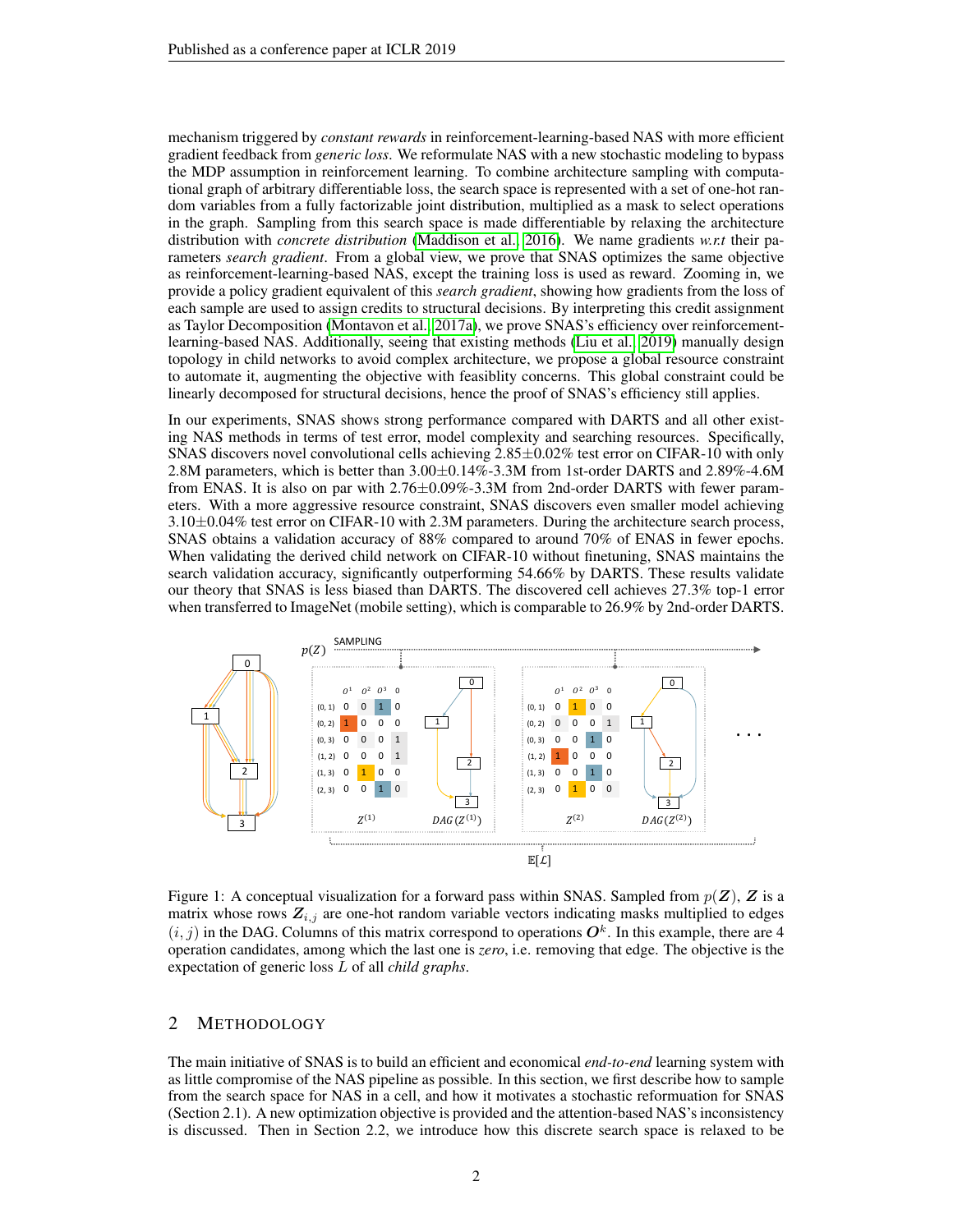continuous to let gradients back-propagate through. In Section 2.3, the search gradient of SNAS is connected to the policy gradient in reinforcement-learning-based NAS [\(Zoph & Le, 2016;](#page-10-0) [Pham](#page-10-3) [et al., 2018\)](#page-10-3), interpreting SNAS's credit assignment with contribution analysis. At last, we introduce in Section 2.4 how SNAS automates the topology search to reduce the complexity of child netowrk, as well as how it decomposes this global constraint in the context of credit assignment.

### 2.1 SEARCH SPACE AND ARCHITECTURE SAMPLING

Searching for structure of a cell that is later stacked as building blocks for a deep architecture is an *ad hoc* solution to trade-off search efficiency and result optimality [\(Zoph et al., 2017;](#page-10-6) [Liu et al.,](#page-9-3) [2017a;](#page-9-3) [Real et al., 2018;](#page-10-2) [Pham et al., 2018;](#page-10-3) [Liu et al., 2019\)](#page-9-1). As shown in the left of Figure [1,](#page-1-0) the search space, *i.e.* a cell, is represented using a directed acyclic graph (DAG), which is called *parent graph*. Nodes  $x_i$  in this DAG represent latent representation, whose dimensions are simply ignored to avoid abuse of notations. In convolutional networks, they are feature maps. Edges  $(i, j)$  represent information flows and possible operations  $O_{i,j}$  to be selected between two nodes  $x_i$  and  $x_j$ . To make the skip operation included, nodes are enforced to be ordered, while edges only point from lower indexed nodes to higher ones. Thus we have intermediate nodes

<span id="page-2-1"></span>
$$
x_j = \sum_{i < j} \tilde{O}_{i,j}(x_i),\tag{1}
$$

where  $\tilde{\bm{O}}_{i,j}$  is the selected operation at edge  $(i,j)$ . Analog to ENAS, SNAS search for operations and topology of this cell at the same time. Rather than using two distributions, this is done by introducing a *zero* operation, as in DARTS. Same as ENAS and DARTS, each cell is designed to have two inputs from the output of previous cells. The output of a cell is the concatenate of intermediate nodes.

Thanks to the fact that the volume of structural decisions, which pick  $\tilde{O}_{i,j}$  for edge  $(i, j)$ , is generally tractable in a cell, we represent it with a distribution  $p(Z)$ . Multiplying each one-hot random variable  $Z_{i,j}$  to each edge  $(i, j)$  in the DAG, we obtain a *child graph*, whose intermediate nodes are

$$
x_j = \sum_{i < j} \tilde{O}_{i,j}(x_i) = \sum_{i < j} Z_{i,j}^T O_{i,j}(x_i). \tag{2}
$$

In terms of how to parameterize and factorize  $p(Z)$ , SNAS is built upon the observation that NAS is a task with *fully delayed rewards* in a *deterministic environment*. That is, the feedback signal is only ready after the whole episode is done and all state transition distributions are delta functions. Therefore, a Markov Decision Process assumption as in ENAS may not be necessary. In SNAS, we simply assume that  $p(Z)$  is fully factorizable, whose factors are parameterized with  $\alpha$  and learnt along with operation parameters  $\theta$ . In Appendix A we connect the probability of a trajectory in the MDP of ENAS and this joint probability  $p(\mathbf{Z})$ .

Following the setting in Zoph  $\&$  Le [\(2016\)](#page-10-0), the objective of SNAS is also

$$
\mathbb{E}_{\mathbf{Z}\sim p_{\alpha}(\mathbf{Z})}[R(\mathbf{Z})].
$$
 (3)

While the difference is that rather than using a constant reward from validation accuracy, we use the training/testing loss directly as reward,  $R(Z) = L_{\theta}(Z)$ , such that the operation parameters and architecture parameters can be trained under one generic loss:

<span id="page-2-0"></span>
$$
\mathbb{E}_{\mathbf{Z} \sim p_{\alpha}(\mathbf{Z})}[R(\mathbf{Z})] = \mathbb{E}_{\mathbf{Z} \sim p_{\alpha}(\mathbf{Z})}[L_{\theta}(\mathbf{Z})]. \tag{4}
$$

The whole process of obtaining a Monte Carlo estimate of this objective is shown in Figure [1.](#page-1-0) An intuitive interpretation of this objective is to *optimize the expected performance of architectures sampled with*  $p(Z)$ . This differentiates SNAS from attention-based NAS like DARTS, which avoids the sampling process by taking analytical expectation at each edge over all operations. In Appendix B we illustrate the inconsistency between DARTS's loss and this objective, explaining its necessity of parameter finetuning or even retraining after architecture derivation. Resembling ENAS, SNAS does not have this constraint. We introduce in next subsection how SNAS calculates gradients *w.r.t*  $\theta$  and  $\alpha$ .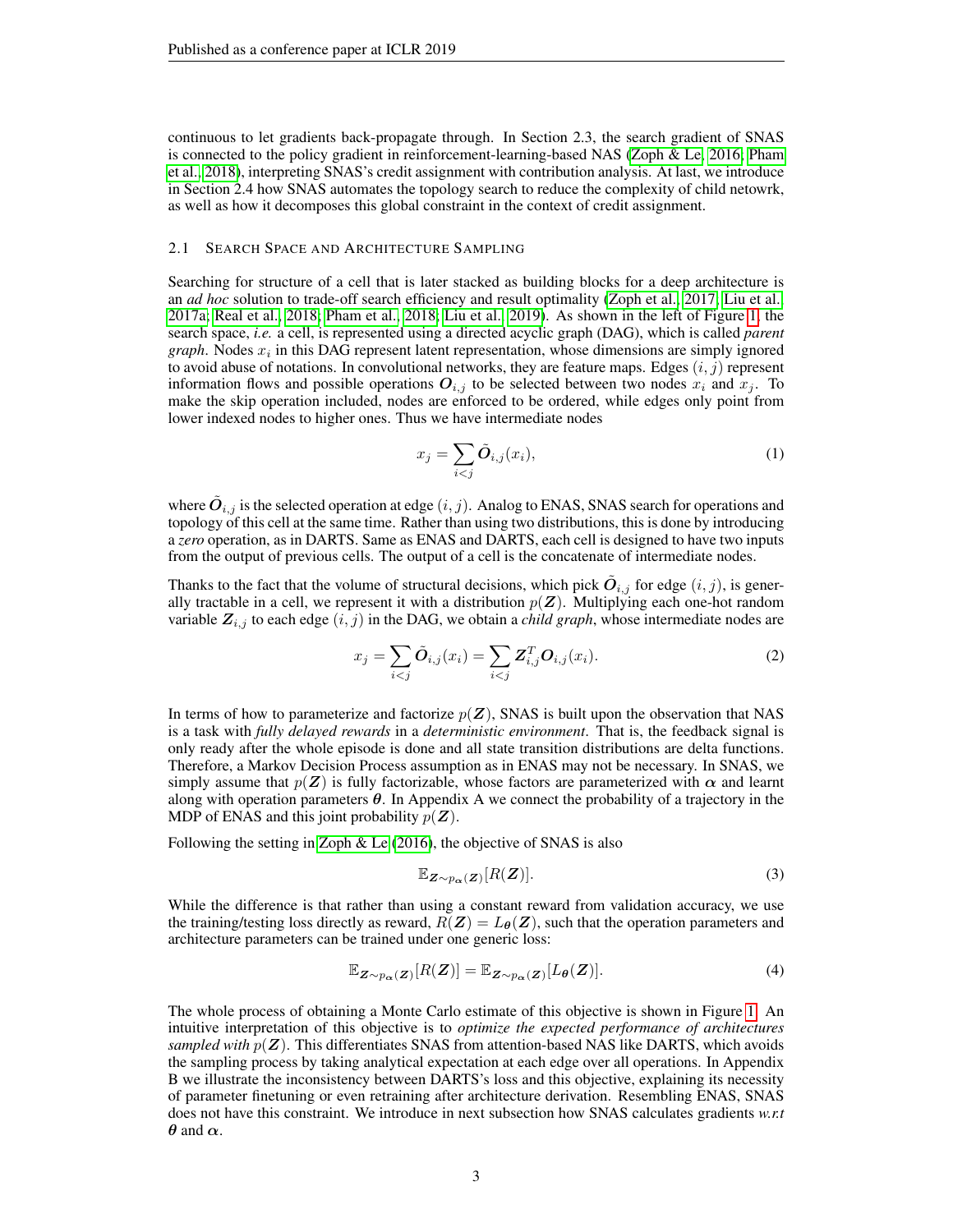#### 2.2 PARAMETER LEARNING FOR OPERATIONS AND ARCHITECTURES

Though the objective [\(4\)](#page-2-0) could be optimized with black-box gradient descent method as in [Ran](#page-10-7)[ganath et al.](#page-10-7) [\(2014\)](#page-10-7), it would suffer from the high variance of likelihood ratio trick [\(Williams, 1992\)](#page-10-8) and could not make use of the differentiable nature of  $L_{\theta}(Z)$ . Instead, we use *concrete distribution* [\(Maddison et al., 2016\)](#page-9-2) here to relax the discrete architecture distribution to be continuous and differentiable with reparameterization trick:

$$
Z_{i,j}^k = f_{\boldsymbol{\alpha}_{i,j}}(\boldsymbol{G}_{i,j}^k)
$$
  
= 
$$
\frac{\exp((\log \boldsymbol{\alpha}_{i,j}^k + \boldsymbol{G}_{i,j}^k)/\lambda)}{\sum_{l=0}^n \exp((\log \boldsymbol{\alpha}_{i,j}^l + \boldsymbol{G}_{i,j}^l)/\lambda)},
$$
 (5)

where  $\mathbf{Z}_{i,j}$  is the softened one-hot random variable for operation selection at edge  $(i, j)$ ,  $\mathbf{G}_{i,j}^{k} =$  $-\log(-\log(U_{i,j}^k))$  is the kth *Gumbel* random variable,  $U_{i,j}^k$  is a uniform random variable.  $\alpha_{i,j}$ is the architecture parameter, which could depend on predecessors  $Z_{h,i}$  if  $p(Z_{i,j})$  is a conditional probability.  $\lambda$  is the temperature of the softmax, which is steadily annealed to be close to zero in SNAS. In [Maddison et al.](#page-9-2) [\(2016\)](#page-9-2), it is proved that  $p(\lim_{\lambda\to 0} \mathbf{Z}_{i,j}^k = 1) = \alpha_{i,j}^k/(\sum_{l=0}^n \alpha_{i,j}^l)$ , making this relaxation unbiased once converged.

The full derivation of  $\nabla \mathbb{E}_{\mathbf{Z}\sim p_{\alpha}(\mathbf{Z})}[L_{\theta}(\mathbf{Z})]$  is given in Appendix C. Here with the surrogate loss  $\mathcal{L}$ for each sample, we provide its gradient *w.r.t*  $x_j$ ,  $\theta_{i,j}^k$  and  $\alpha_{i,j}^k$ :

$$
\frac{\partial \mathcal{L}}{\partial x_j} = \sum_{m>j} \frac{\partial \mathcal{L}}{\partial x_m} \mathbf{Z}_m^T \frac{\partial \mathbf{O}_m(x_j)}{\partial x_j},
$$
\n
$$
\frac{\partial \mathcal{L}}{\partial \boldsymbol{\theta}_{i,j}^k} = \frac{\partial \mathcal{L}}{\partial x_j} \mathbf{Z}_{i,j}^k \frac{\partial \mathbf{O}_{i,j}(x_i)}{\partial \boldsymbol{\theta}_{i,j}^k},
$$
\n
$$
\frac{\partial \mathcal{L}}{\partial \mathbf{\alpha}_{i,j}^k} = \frac{\partial \mathcal{L}}{\partial x_j} \mathbf{O}_{i,j}^T(x_i) (\boldsymbol{\delta}(k'-k) - \mathbf{Z}_{i,j}) \mathbf{Z}_{i,j}^k \frac{1}{\lambda \mathbf{\alpha}_{i,j}^k}.
$$
\n(6)

We name  $\frac{\partial \mathcal{L}}{\partial \alpha}$  *search gradient* similar to the one in [Wierstra et al.](#page-10-9) [\(2008\)](#page-10-9), even though no policy gradient is involved. This renders SNAS a differentiable version of evolutionary-strategy-based NAS.

#### 2.3 CREDIT ASSIGNMENT

With the equivalence of  $p(\mathbf{Z})$  in SNAS and  $p(\tau)$  in ENAS from Section 2.1 and the *search gradient* of SNAS from Section 2.2, we discuss in this subsection what credits SNAS *search gradients* assign to each structural decision.

To assign credits to actions both temporally and laterally is an important topic in reinforcement learning [\(Precup, 2000;](#page-10-10) [Schulman et al., 2015;](#page-10-11) [Tucker et al., 2018;](#page-10-12) [Xu et al., 2018\)](#page-10-13). In ENAS, proximal policy optimization (PPO) [\(Schulman et al., 2017\)](#page-10-14) is used to optimize the architecture policy, which distributes credits with TD learning and generalized advantage estimator (GAE) [\(Schulman et al.,](#page-10-11) [2015\)](#page-10-11). However, as the reward of NAS task is only obtainable after the architecture is finalized and the network is tested for accuracy, it is a task with *delayed rewards*. As proved by [Arjona-Medina](#page-9-0) [et al.](#page-9-0) [\(2018\)](#page-9-0), *TD learning has bias with reward delay and corrects it exponentially slowly*.

Different from ENAS, there is no MDP assumption in SNAS, but the reward function is made differentiable in terms of structural decisions. From Section 2.2 we can derive the expected *search gradient* for architecture parameters at edge  $(i, j)$ :

$$
\mathbb{E}_{\mathbf{Z} \sim p(\mathbf{Z})}[\frac{\partial \mathcal{L}}{\partial \mathbf{\alpha}_{i,j}^k}] = \mathbb{E}_{\mathbf{Z} \sim p(\mathbf{Z})}[\nabla_{\mathbf{\alpha}_{i,j}^k} \log p(\mathbf{Z}_{i,j})[\frac{\partial \mathcal{L}}{\partial x_j} \tilde{\mathbf{O}}_{i,j}(x_i)]_c],\tag{7}
$$

where  $[\cdot]_c$  emphasizes  $\cdot$  is constant for the gradient calculation *w.r.t.*  $\alpha$ . A full derivation is provided in Appendix D. Apparently, the search gradient is equivalent to a policy gradient for distribution at this edge whose credit is assigned as

<span id="page-3-0"></span>
$$
R_{i,j} = -\left[\frac{\partial \mathcal{L}}{\partial x_j} \tilde{\mathbf{O}}_{i,j}(x_i)\right]_c.
$$
\n(8)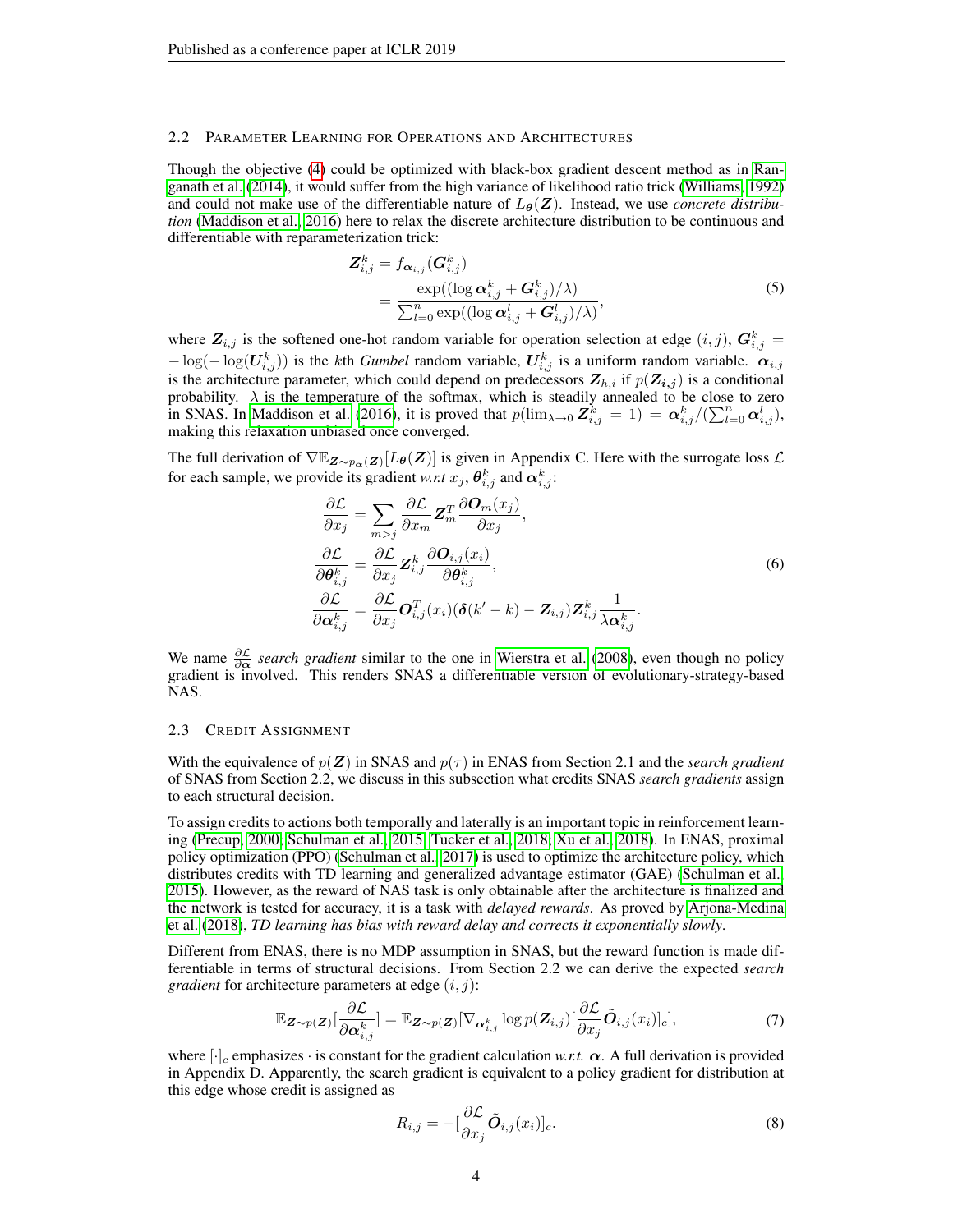From a decision-wise perspective, this reward could be interpreted as contribution analysis of  $\mathcal L$ with Taylor Decomposition [\(Montavon et al., 2017a\)](#page-10-5), which distributes importance scores among nodes in the same effective layer. Given the presence of skip connections, nodes may be involved into multiple effective layers, credits from which would be integrated. This integrated credit of a node j is then distributed to edges  $(i, j)$  pointing to it, weighted by  $\tilde{O}_{i,j}(x_i)$ . Details are given in Appendix E. Thus *for each structural decision, no delayed reward exists, the credits assigned to it are valid from the beginning*. This proves why SNAS is more efficient than ENAS. Laterally at each edge, credits are distributed among possible operations, adjusted with random variables  $Z_{i,j}$ . At the beginning of the training,  $Z_{i,j}$  is continuous and operations share the credit, the training is mainly on neural operation parameters. With the temperature goes down and  $Z_{i,j}$  becomes closer to one-hot, credits are given to the chosen operations, adjusting their probabilities to be sampled.

### 2.4 RESOURCE CONSTRAINT

Apart from training efficiency and validation accuracy, forwarding time of the child network is another concern in NAS in order for its feasible employment. In SNAS, this could be taken into account as a regularizer in the objective:

$$
\mathbb{E}_{\mathbf{Z}\sim p_{\alpha}(\mathbf{Z})}[L_{\theta}(\mathbf{Z}) + \eta C(\mathbf{Z})] = \mathbb{E}_{\mathbf{Z}\sim p_{\alpha}(\mathbf{Z})}[L_{\theta}(\mathbf{Z})] + \eta \mathbb{E}_{\mathbf{Z}\sim p_{\alpha}(\mathbf{Z})}[C(\mathbf{Z})],
$$
(9)

where  $C(Z)$  is the cost of time for the child network associated with random variables Z. Rather than directly estimating the forwarding time, there are three candidates from the literature [\(Gordon](#page-9-4) [et al., 2018;](#page-9-4) [Ma et al., 2018\)](#page-9-5) that can be used to approximately represent it: 1) the parameter size ; 2) the number of float-point operations (FLOPs); and 3) the memory access cost (MAC). Details about  $C(\mathbf{Z})$  in SNAS could be found in Appendix F.

However, not like  $L_{\theta}(Z)$ ,  $C(Z)$  is not differentiable *w.r.t.* either  $\theta$  or  $\alpha$ . A natural problem to ask is, whether efficient credit assignment from  $C(Z)$  could be done with similar decomposition introduced above, such that the proof of SNAS's efficiency still applies. And the answer is positive, thanks to the fact that  $C(Z)$  is linear in terms of all one-hot random variables  $Z_{i,j}$ :

$$
C(\mathbf{Z}) = \sum_{i,j} C(\mathbf{Z}_{i,j}) = \sum_{i,j} \mathbf{Z}_{i,j}^T C(\mathbf{O}_{i,j}),
$$
(10)

mainly because the size of feature maps at each node is not dependent on the structural decision. That is, the distribution at each edge  $(i, j)$  is optimized with local penalty, which is the conservative decomposition of the global cost, consistent with the credit assignment principle in SNAS.

In SNAS,  $p_{\alpha}(Z)$  is fully factorizable, making it possible to calculate  $\mathbb{E}_{Z\sim p_{\alpha}}[C(Z)]$  analytically with sum-product algorithm [\(Kschischang et al., 2001\)](#page-9-6). Unfortunately, this expectation is non-trivial to calculate, we optimize the Monte Carlo estimate of the final form from sum-product algorithm

$$
\mathbb{E}_{\mathbf{Z}\sim p_{\alpha}}[C(\mathbf{Z})]=\sum_{i,j}\mathbb{E}_{\mathbf{Z}_{\backslash i,j}\sim p_{\alpha}}[\mathbb{E}_{\mathbf{Z}_{i,j}\sim p_{\alpha}}[\mathbf{Z}_{i,j}^T C(\mathbf{O}_{i,j})]]
$$
(11)

with policy gradients.

### 3 EXPERIMENTS

Following the pipeline in DARTS, our experiments consist of three stages. First, SNAS is applied to search for convolutional cells in a small parent network on CIFAR-10 and we choose the best cells based on their search validation accuracy. Then, a larger network is constructed by stacking the learned cells (*child graphs*) and is retrained on CIFAR-10 to compare the performance of SNAS with other state-of-the-art methods. Finally, we show that the cells learned on CIFAR-10 is transferable to large datasets by evaluating their performance on ImageNet.

#### 3.1 ARCHITECTURE SEARCH ON CIFAR-10

Motivation We apply SNAS to find convolutional cells on CIFAR-10 for image classification. Unlike DARTS, which evaluates the performance of child networks during the searching stage by training their snapshots from scratch, we directly take the search validation accuracy as the performance evaluation criterion. This evaluation method is valid in SNAS since the searching is unbiased from its objective, as introduced in Section 2.1.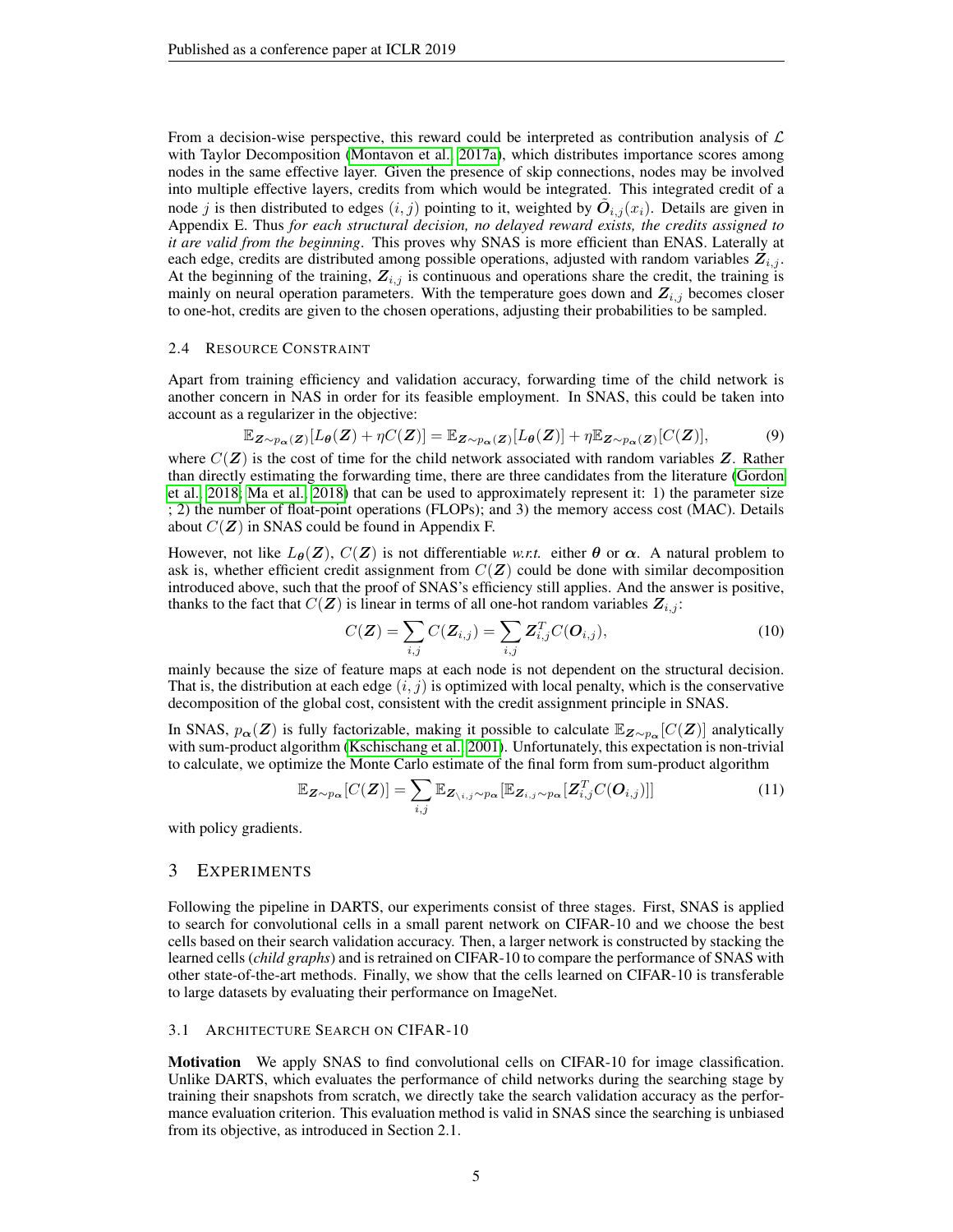

<span id="page-5-2"></span>Figure 2: Cells (*child graphs*) SNAS (mild constraint) finds on CIFAR-10. (a) Normal cell. (b) Reduction cell.

Dataset CIFAR-10 dataset [\(Krizhevsky & Hinton, 2009\)](#page-9-7) is a basic dataset for image classification, which consists of 50,000 training images and 10,000 testing images. Data transformation is achieved by the standard data pre-processing and augmentation techniques (see Appendix G.1).

Search Space Our setup follows DARTS, where convolutional cells (*parent graphs*) of 7 nodes are stacked for multiple times to form a network. The input nodes, *i.e.* the first and second nodes, of cell k are set equal to the outputs of cell k−2 and cell k−1, respectively, with  $1 \times 1$  convolutions inserted as necessary, and the output node is the depthwise concatenation of all the intermediate nodes. Reduction cells are located at the 1/3 and 2/3 of the total depth of the network to reduce the spatial resolution of feature maps. Therefore the architecture distribution parameters is  $(\alpha_{normal}, \alpha_{reduce}),$ where  $\alpha_{normal}$  is shared by all the normal cells and  $\alpha_{reduce}$  is shared by all the reduction cells. Details about all operations included are shown in Appendix G.1.

Training Settings In the searching stage, we train a small network stacked by 8 cells (*parent graphs*) using SNAS with three levels of resource constraint for 150 epochs. This network size is determined to fit into a single GPU. Single-level optimization is employed to optimize  $\theta$  and  $\alpha$ over the same dataset as opposed to bilevel optimization employed by DARTS. The rest of the setup follows DARTS (Appendix G.[1](#page-5-0)). The search takes 3[2](#page-5-1) hours<sup>1</sup> on a single GPU<sup>2</sup>.

Searching Process The normal and reduction cells learned on CIFAR-10 using SNAS with mild resource constraint are shown in Figure [2.](#page-5-2) In Figure [3,](#page-6-0) we give the validation accuracy during the search of SNAS, DARTS and ENAS with 10 Randomly Generated Seeds. Comparing with ENAS, SNAS takes fewer epochs to converge to higher validation accuracy. Though DARTS converges faster than SNAS, this accuracy is inconsistent with the child network. Table [1](#page-5-3) presents their comparison of the validation accuracy at the end of search and after architecture derivation without fine-tuning. While SNAS can maintain its performance, there is a huge gap between those two in DARTS.

<span id="page-5-3"></span>Table 1: Search validation accuracy and child network validation accuracy of SNAS and DARTS. Results marked with \* were obtained using the code publicly released by [Liu et al.](#page-9-1) [\(2019\)](#page-9-1).

| Architecture                                      | Search Valid.<br>Acc $(\%)$ | Child Net<br>Valid. Acc $(\%)$ | <b>Search Cost</b><br>(GPU days) |
|---------------------------------------------------|-----------------------------|--------------------------------|----------------------------------|
| DARTS (2nd order bi-level) (Liu et al., $2019$ )* | 87.67                       | 54.66                          |                                  |
| $SNAS$ (single-level) + mild constraint           | 88.54                       | 90.67                          | 1.5                              |

<span id="page-5-0"></span><sup>1</sup>The batch size of SNAS is 64 and that of ENAS is 160.

<span id="page-5-1"></span><sup>2</sup>All the experiments were performed using NVIDIA TITAN Xp GPUs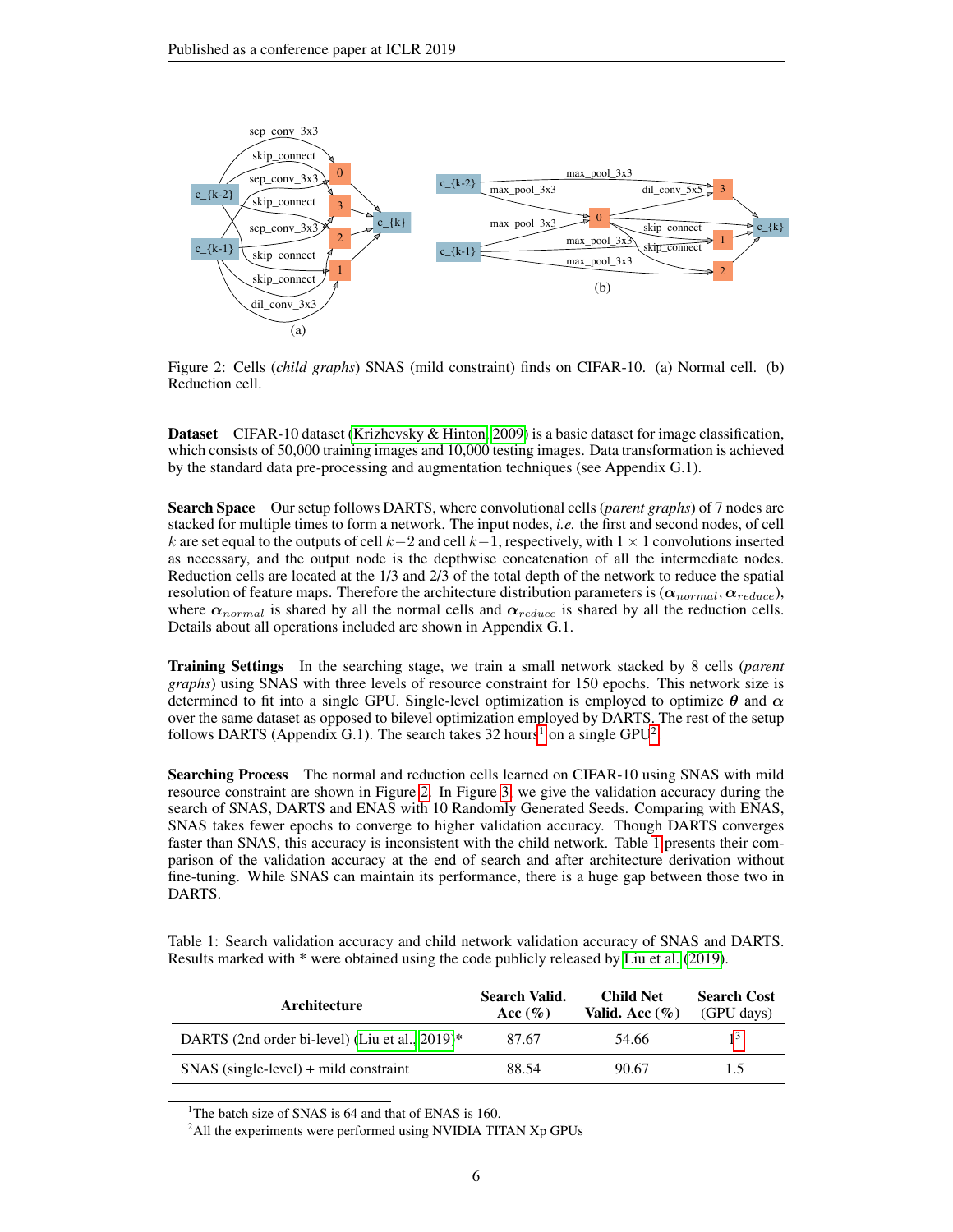

<span id="page-6-0"></span>Figure 3: Search progress in validation accuracy from SNAS, DARTS and ENAS.

<span id="page-6-2"></span>Figure 4: Entropy of architecture distribution in SNAS and DARTS.

This gap is caused by the extra architecture derivation step in DARTS, consisting of the following two steps. (1) Remove operations with relatively weak attention. As shown in Figure [4,](#page-6-2) the entropy of the architecture distribution (softmax) at each edge, *i.e.*  $\mathcal{H}_{p_{\alpha}}$ , is relatively high in DARTS, indicating its uncertainty in structural decisions. Hence removing other operations from the continuous relaxation will strongly affect the output of the network. (2) Remove relatively ambiguous edges. DARTS manually selects two inputs for each intermediate nodes, thus the topology is inconsistent with that in the training stage. While SNAS employs architecture sampling and resource regularizer to automatically induce sparsity. Phenomena shown in Figure [4](#page-6-2) and Table [1](#page-5-3) verify our claim that searching process in SNAS is less biased from the objective, *i.e.* Equation [\(4\)](#page-2-0), and could possibly save computation resources for parameter retraining when extended to NAS on large datasets.

Searching Results Three levels of resource constraint, *mild, moderate* and *aggressive* are examined in SNAS. Mild resource constraint lies at the margin of the appearance of *zero* operation to drop edges in *child graphs*, as shown in Figure [2.](#page-5-2) Interestingly, every node takes only two input edges, just as in the designed scheme in ENAS and DARTS. When the constraint level is increased to moderate, the reduction cell begins to discover similar structures as normal cells, as shown in Appendix H. When a more aggressive resource constraint is added, the structure of reduction cells is further sparsified. As shown in Figure [5,](#page-6-3) more edges are dropped, leaving only two, which leads to the drop of some nodes, including the input node  $c_{k-1}$ , and two intermediate nodes  $x_2$  and  $x_3$ . Note that this *child graph* is a structure that ENAS and DARTS are not able to discover <sup>[4](#page-6-4)</sup>.



<span id="page-6-3"></span>Figure 5: Cells (*child graphs*) SNAS (aggressive constraint) finds on CIFAR-10. (a) Normal cell. (b) Reduction cell.

<span id="page-6-1"></span><sup>&</sup>lt;sup>3</sup>Repetition for convolutional cells is not necessary since the optimization outcomes are not initializationsensetive [\(Liu et al., 2019\)](#page-9-1).

<span id="page-6-4"></span><sup>4</sup> In the code from [Liu et al.](#page-9-1) [\(2019\)](#page-9-1), *zero* is omitted in *child graph* derivation as empirically it tends to learn the largest weight.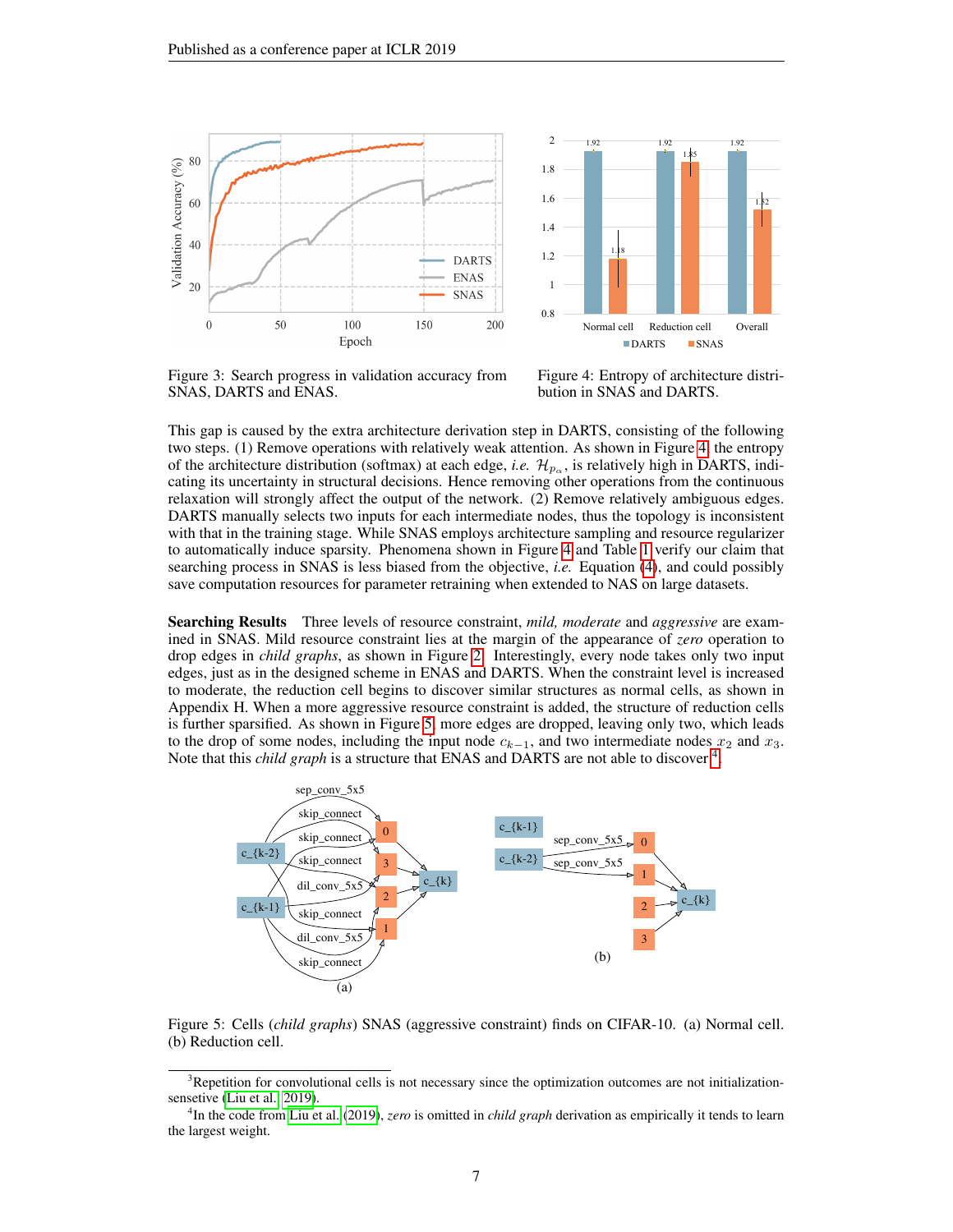### 3.2 ARCHITECTURE EVALUATION ON CIFAR-10

Motivation In the searching stage, we follow the economical setup of DARTS to use only one single GPU, which constrains the parameter size of the child network. A conventional assumption in DARTS and ENAS<sup>[5](#page-7-0)</sup> is that the final search validation accuracy has exploited the parameter size, the ceiling of which can only be raised by allowing more parameters. For a fair comparison, we follow this assumption in evaluation stage, stacking more cells (*child graphs*) to build a deeper network. This network is trained from scratch as in DARTS and ENAS to report the performance of the cells learned by SNAS on CIFAR-10.

Evaluation Settings A large network of 20 cells is trained from scratch for 600 epochs with batch size 96. Other hyperparameters remain the same as those for architecture search. Additional enhancements are listed in Appendix G.2. The training takes 1.5 days on a single GPU with our implementation in PyTorch.

| Architecture                                           | <b>Test Error</b><br>(%) | Params<br>(M) | <b>Search Cost</b><br>(GPU days) | <b>Search Method</b> | <b>NAS Pipeline</b><br><b>Completeness</b> |
|--------------------------------------------------------|--------------------------|---------------|----------------------------------|----------------------|--------------------------------------------|
| DenseNet-BC (Huang et al., 2017)                       | 3.46                     | 25.6          |                                  | manual               |                                            |
| $NASNet-A + cutout (Zoph et al., 2017)$                | 2.65                     | 3.3           | 1800                             | RL                   | complete                                   |
| AmoebaNet-A + cutout (Real et al., 2018)               | $3.34 \pm 0.06$          | 3.2           | 3150                             | evolution            | complete                                   |
| AmoebaNet-B + cutout (Real et al., 2018)               | $2.55 \pm 0.05$          | 2.8           | 3150                             | evolution            | complete                                   |
| Hierarchical Evo (Liu et al., 2017b)                   | $3.75 \pm 0.12$          | 15.7          | 300                              | evolution            | complete                                   |
| PNAS (Liu et al., 2017a)                               | $3.41 \pm 0.09$          | 3.2           | 225                              | <b>SMBO</b>          | complete                                   |
| $ENAS + cutout (Pham et al., 2018)$                    | 2.89                     | 4.6           | 0.5                              | RL                   | complete                                   |
| Random search baselinet + cutout (Liu et al., 2019)    | $3.29 \pm 0.15$          | 3.2           |                                  | random               |                                            |
| DARTS (1st order bi-level) + cutout (Liu et al., 2019) | $3.00 \pm 0.14$          | 3.3           | 0.4                              | gradient-based       | incomplete                                 |
| DARTS (2nd order bi-level) + cutout (Liu et al., 2019) | $2.76 \pm 0.09$          | 3.3           |                                  | gradient-based       | incomplete                                 |
| DARTS (single-level) + cutout (Liu et al., 2019)       | $3.56 \pm 0.10$          | 3.0           | 0.3                              | gradient-based       | incomplete                                 |
| $SNAS$ (single-level) + mild constraint + cutout       | 2.98                     | 2.9           | 1.5                              | gradient-based       | complete                                   |
| $SNAS$ (single-level) + moderate constraint + cutout   | $2.85 \pm 0.02$          | 2.8           | 1.5                              | gradient-based       | complete                                   |
| $SNAS$ (single-level) + aggressive constraint + cutout | $3.10 \pm 0.04$          | 2.3           | 1.5                              | gradient-based       | complete                                   |

<span id="page-7-1"></span>Table 2: Classification errors of SNAS and state-of-the-art image classifiers on CIFAR-10.

Results The CIFAR-10 evaluation results are presented in Table [2.](#page-7-1) The test error of SNAS is on par with the state-of-the-art RL-based and evolution-based NAS while using three orders of magnitude less computation resources. Furthermore, with slightly longer wall-clock-time, SNAS outperforms 1st-order DARTS and ENAS by discovering convolutional cells with both a smaller error rate and fewer parameters. It also achieves a comparable error rate compared to 2nd-order DARTS but with fewer parameters. With a more aggressive resource constraint, SNAS can sparsify the architecture even further to distinguish from ENAS and DARTS with only a slight drop in performance, which is still on par with 1st-order DARTS. It is interesting to note that with same single-level optimization, SNAS significantly outperforms DARTS. Bilevel optimization could be regarded as a data-driven meta-learning method to resolve the bias proved above, whose bias from the exact meta-learning objective is still unjustified due to the ignorance of separate child network derivation scheme.

### 3.3 ARCHITECTURE TRANSFERABILITY EVALUATION ON IMAGENET

Motivation Since real world applications often involve much larger datasets than CIFAR-10, transferability is a crucial criterion to evaluate the potential of the learned cells (*child graphs*) [\(Zoph](#page-10-6) [et al., 2017\)](#page-10-6). To show whether the cells learned on by SNAS CIFAR-10 can be generalized to larger datasets, we apply the same cells evaluated in Section 3.2 to the classification task on ImageNet.

**Dataset** The *mobile* setting is adopted where the size of the input images is  $224 \times 224$  and the number of multiply-add operations in the model is restricted to be less than 600M.

<span id="page-7-0"></span> $5$ As shown in the code publicly released by [Pham et al.](#page-10-3) [\(2018\)](#page-10-3)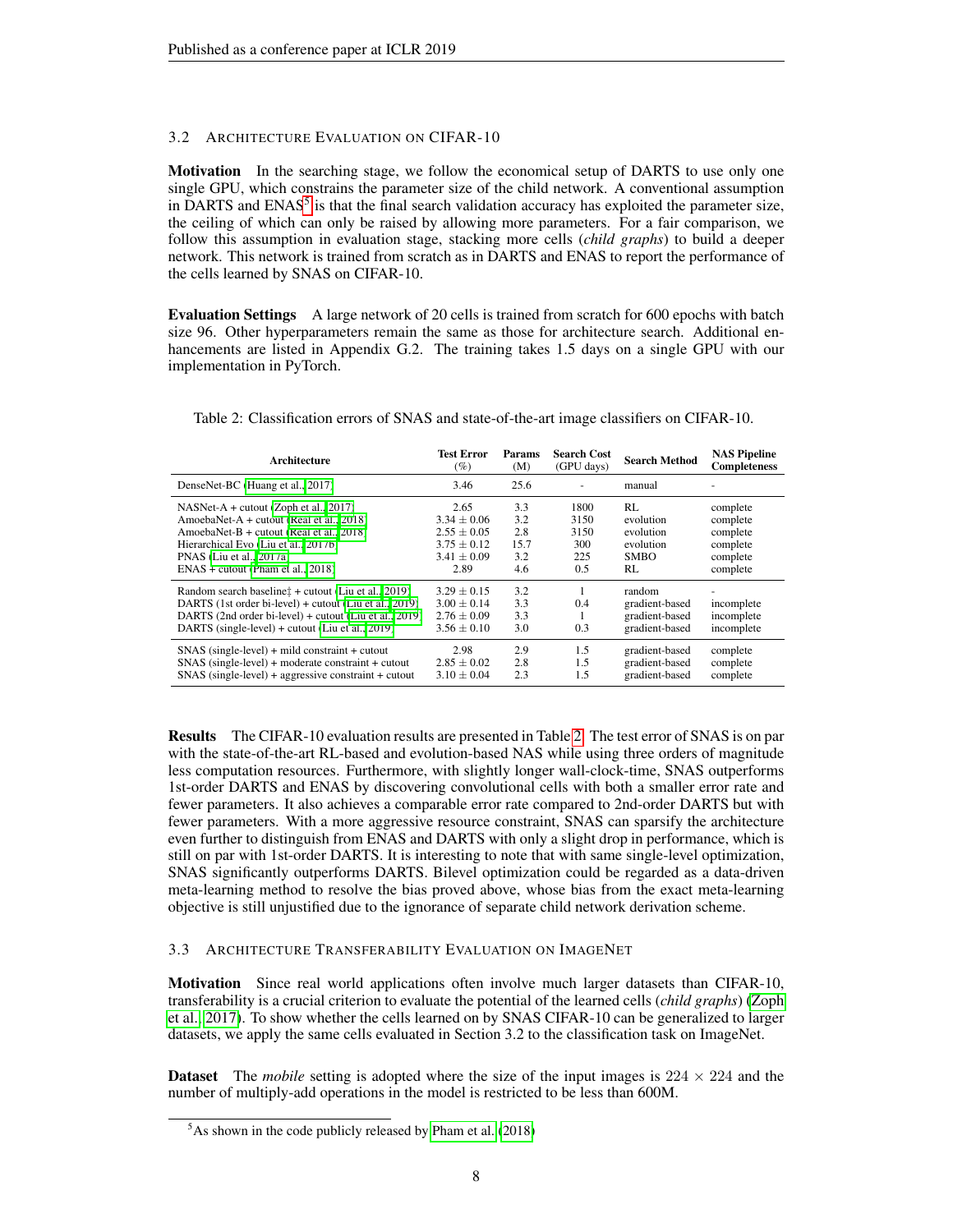| Architecture                                 | $top-1$ | Test Error $(\%)$<br>$top-5$ | Params<br>(M) | $+ \times$<br>(M) | <b>Search Cost</b><br>(GPU days) | <b>Search Method</b> | <b>NAS Pipeline</b><br><b>Completeness</b> |
|----------------------------------------------|---------|------------------------------|---------------|-------------------|----------------------------------|----------------------|--------------------------------------------|
| Inception- $v1$ (Szegedy et al., 2015)       | 30.2    | 10.1                         | 6.6           | 1448              | ۰                                | manual               | ٠                                          |
| MobileNet (Howard et al., 2017)              | 29.4    | 10.5                         | 4.2           | 569               | $\overline{\phantom{a}}$         | manual               | $\overline{\phantom{0}}$                   |
| ShuffleNet $2 \times (v1)$ (Zhang et al.)    | 26.4    | 10.2                         | $\sim$ 5      | 524               | ۰                                | manual               | $\overline{\phantom{0}}$                   |
| ShuffleNet $2 \times (v2)$ (Ma et al., 2018) | 25.1    | 10.1                         | $\sim$ 5      | 591               |                                  | manual               | ٠                                          |
| NASNet-A (Zoph et al., 2017)                 | 26.0    | 8.4                          | 5.3           | 564               | 1800                             | RL                   | complete                                   |
| NASNet-B (Zoph et al., 2017)                 | 27.2    | 8.7                          | 5.3           | 488               | 1800                             | RL                   | complete                                   |
| NASNet-C (Zoph et al., 2017)                 | 27.5    | 9.0                          | 4.9           | 558               | 1800                             | RL                   | complete                                   |
| AmoebaNet-A (Real et al., 2018)              | 25.5    | 8.0                          | 5.1           | 555               | 3150                             | evolution            | complete                                   |
| AmoebaNet-B (Real et al., 2018)              | 26.0    | 8.5                          | 5.3           | 555               | 3150                             | evolution            | complete                                   |
| AmoebaNet-C (Real et al., 2018)              | 24.3    | 7.6                          | 6.4           | 570               | 3150                             | evolution            | complete                                   |
| PNAS (Liu et al., 2017a)                     | 25.8    | 8.1                          | 5.1           | 588               | 225                              | <b>SMBO</b>          | complete                                   |
| DARTS (Liu et al., 2019)                     | 26.9    | 9.0                          | 4.9           | 595               |                                  | gradient-based       | incomplete                                 |
| SNAS (mild constraint)                       | 27.3    | 9.2                          | 4.3           | 522               | 1.5                              | gradient-based       | complete                                   |

<span id="page-8-0"></span>Table 3: Classification errors of SNAS and state-of-the-art image classifiers on ImageNet.

Evaluation Settings We stack a network of 14 cells using the same cells designed by SNAS (mild constraint) and evaluated on CIFAR-10 (Section 3.2) and train it for 250 epochs with other hyperparameters following DARTS (see Appendix G.3). The training takes 12 days on a single GPU.

Results Table [3](#page-8-0) presents the results of the evaluation on ImageNet and shows that the cell found by SNAS on CIFAR-10 can be successfully transferred to ImageNet. Notably, SNAS is able to achieve competitive test error with the state-of-the-art RL-based NAS using three orders of magnitude less computation resources. And with resource constraints added, SNAS can find smaller cell architectures that achieve competitive performance with DARTS.

### 4 RELATED WORKS

Improving the efficiency of NAS is a prerequisite to extending it to more complicated vision tasks like detection, as well as larger datasets. In the complete pipeline of NAS, parameter learning is a time-consuming one that attracts attention from the literature. Ideas to design auxiliary mechanisms like performance prediction [\(Baker et al., 2017;](#page-9-11) [Deng et al., 2017\)](#page-9-12), iterative search [\(Liu et al.,](#page-9-3) [2017a\)](#page-9-3), hypernetwork generated weights [\(Brock et al., 2017\)](#page-9-13) successfully accelerate NAS to certain degrees. Getting rid of these auxiliary mechanisms, ENAS [\(Pham et al., 2018\)](#page-10-3) is the state-of-the-art NAS framework, proposing parameter sharing among all possible *child graphs*, which is followed by SNAS. In Section 2 we introduced SNAS's relation with ENAS in details. Apart from ENAS, we are also inspired by [Louizos et al.](#page-9-14) [\(2017\)](#page-9-14) to use continuous distribution for structural decision at each edge and optimize it along with an  $l_0$  complexity regularizer.

The most important motivation of SNAS is to leverage the gradient information in generic differentiable loss to update architecture distribution, which is shared by DARTS [\(Liu et al., 2019\)](#page-9-1). In Section 2 and Appendix B we have introduced SNAS's advantage over DARTS, a reward for maintaining the completeness of the NAS pipeline. Actually, the idea to make use of this gradient information to improve the learning efficiency of a stochastic model has been discussed in the literature of generative model [\(Gu et al., 2015;](#page-9-15) [Maddison et al., 2016\)](#page-9-2) and reinforcement learning [\(Schmidhuber, 1990;](#page-10-17) [Arjona-Medina et al., 2018\)](#page-9-0). But as far as we known, we are the first one to combine the insights from these two fields to discuss possible efficiency improvement of NAS.

## 5 CONCLUSION

In this work, we presented SNAS, a novel and economical *end-to-end* neural architecture search framework. The key contribution of SNAS is that by making use of gradient information from generic differentiable loss without sacrificing the completeness of NAS pipeline, stochastic architecture search could be more efficient. This improvement is proved by comparing the credit assigned by the *search gradient* with reinforcement-learning-based NAS. Augmented by a complexity regu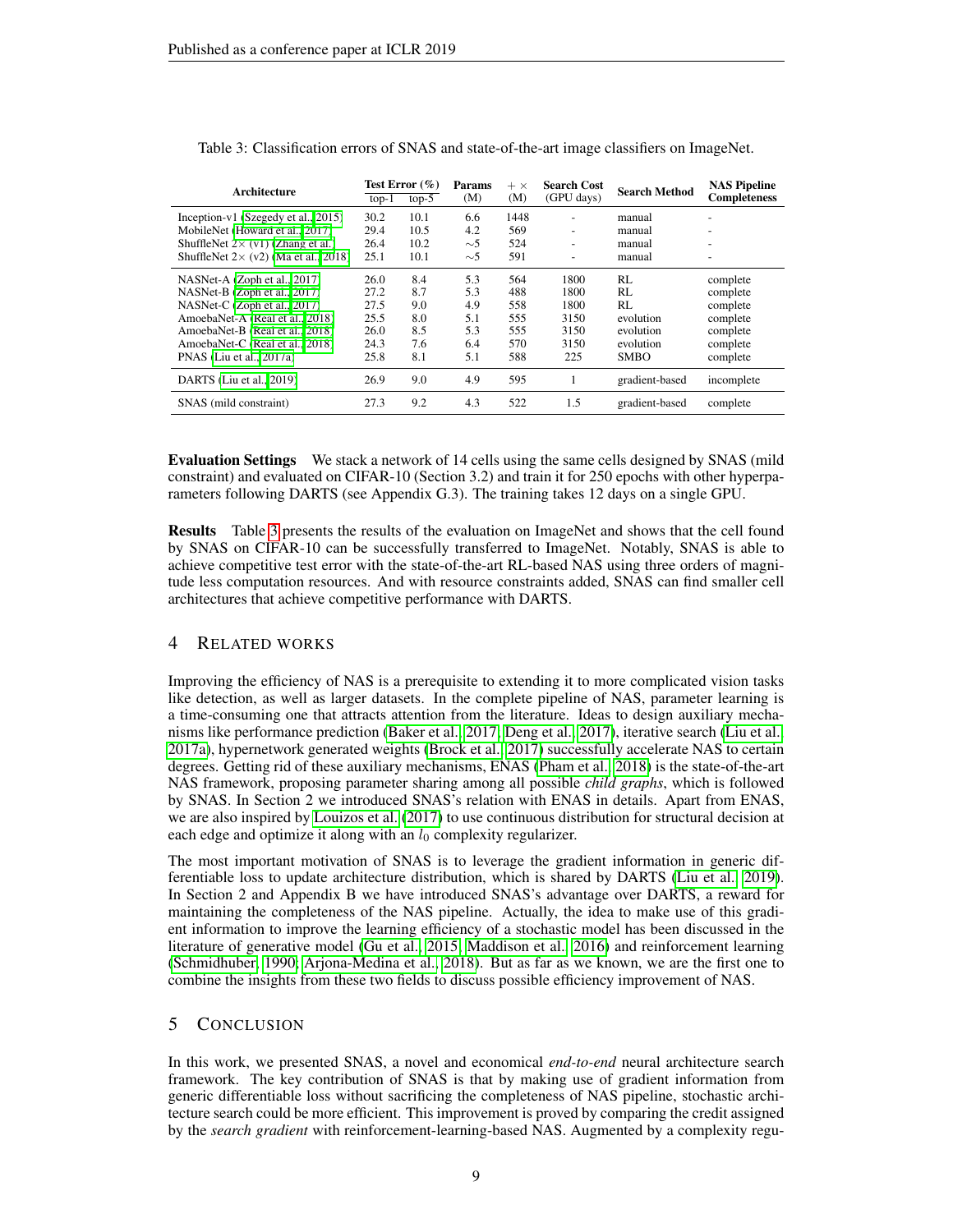larizer, this *search gradient* trades off testing error and forwarding time. Experiments showed that SNAS searches well on CIFAR-10, whose result could be transferred to ImageNet as well. As a more efficient and less-biased framework, SNAS will serve as a possible candidate for full-fledged NAS on large datasets in the future.

### **REFERENCES**

- <span id="page-9-0"></span>Jose A Arjona-Medina, Michael Gillhofer, Michael Widrich, Thomas Unterthiner, and Sepp Hochreiter. Rudder: Return decomposition for delayed rewards. *arXiv preprint arXiv:1806.07857*, 2018.
- <span id="page-9-11"></span>Bowen Baker, Otkrist Gupta, Ramesh Raskar, and Nikhil Naik. Accelerating neural architecture search using performance prediction. *arXiv preprint arXiv:1705.10823*, 2017.
- <span id="page-9-13"></span>Andrew Brock, Theodore Lim, James M Ritchie, and Nick Weston. Smash: one-shot model architecture search through hypernetworks. *arXiv preprint arXiv:1708.05344*, 2017.
- <span id="page-9-12"></span>Boyang Deng, Junjie Yan, and Dahua Lin. Peephole: Predicting network performance before training. *arXiv preprint arXiv:1712.03351*, 2017.
- <span id="page-9-16"></span>Terrance DeVries and Graham W Taylor. Improved regularization of convolutional neural networks with cutout. *arXiv preprint arXiv:1708.04552*, 2017.
- <span id="page-9-4"></span>Ariel Gordon, Elad Eban, Ofir Nachum, Bo Chen, Hao Wu, Tien-Ju Yang, and Edward Choi. Morphnet: Fast & simple resource-constrained structure learning of deep networks. In *IEEE Conference on Computer Vision and Pattern Recognition (CVPR)*, 2018.
- <span id="page-9-15"></span>Shixiang Gu, Sergey Levine, Ilya Sutskever, and Andriy Mnih. Muprop: Unbiased backpropagation for stochastic neural networks. *arXiv preprint arXiv:1511.05176*, 2015.
- <span id="page-9-10"></span>Andrew G Howard, Menglong Zhu, Bo Chen, Dmitry Kalenichenko, Weijun Wang, Tobias Weyand, Marco Andreetto, and Hartwig Adam. Mobilenets: Efficient convolutional neural networks for mobile vision applications. *arXiv preprint arXiv:1704.04861*, 2017.
- <span id="page-9-8"></span>Gao Huang, Zhuang Liu, Laurens Van Der Maaten, and Kilian Q Weinberger. Densely connected convolutional networks. In *CVPR*, volume 1, pp. 3, 2017.
- <span id="page-9-7"></span>Alex Krizhevsky and Geoffrey Hinton. Learning multiple layers of features from tiny images. Technical report, Citeseer, 2009.
- <span id="page-9-6"></span>Frank R Kschischang, Brendan J Frey, and H-A Loeliger. Factor graphs and the sum-product algorithm. *IEEE Transactions on information theory*, 47(2):498–519, 2001.
- <span id="page-9-3"></span>Chenxi Liu, Barret Zoph, Jonathon Shlens, Wei Hua, Li-Jia Li, Li Fei-Fei, Alan Yuille, Jonathan Huang, and Kevin Murphy. Progressive neural architecture search. *arXiv preprint arXiv:1712.00559*, 2017a.
- <span id="page-9-9"></span>Hanxiao Liu, Karen Simonyan, Oriol Vinyals, Chrisantha Fernando, and Koray Kavukcuoglu. Hierarchical representations for efficient architecture search. *arXiv preprint arXiv:1711.00436*, 2017b.
- <span id="page-9-1"></span>Hanxiao Liu, Karen Simonyan, and Yiming Yang. DARTS: Differentiable architecture search. In *International Conference on Learning Representations*, 2019. URL [https://openreview.](https://openreview.net/forum?id=S1eYHoC5FX) [net/forum?id=S1eYHoC5FX](https://openreview.net/forum?id=S1eYHoC5FX).
- <span id="page-9-14"></span>Christos Louizos, Max Welling, and Diederik P Kingma. Learning sparse neural networks through l 0 regularization. *arXiv preprint arXiv:1712.01312*, 2017.
- <span id="page-9-5"></span>Ningning Ma, Xiangyu Zhang, Hai-Tao Zheng, and Jian Sun. Shufflenet v2: Practical guidelines for efficient cnn architecture design. *arXiv preprint arXiv:1807.11164*, 2018.
- <span id="page-9-2"></span>Chris J Maddison, Andriy Mnih, and Yee Whye Teh. The concrete distribution: A continuous relaxation of discrete random variables. *arXiv preprint arXiv:1611.00712*, 2016.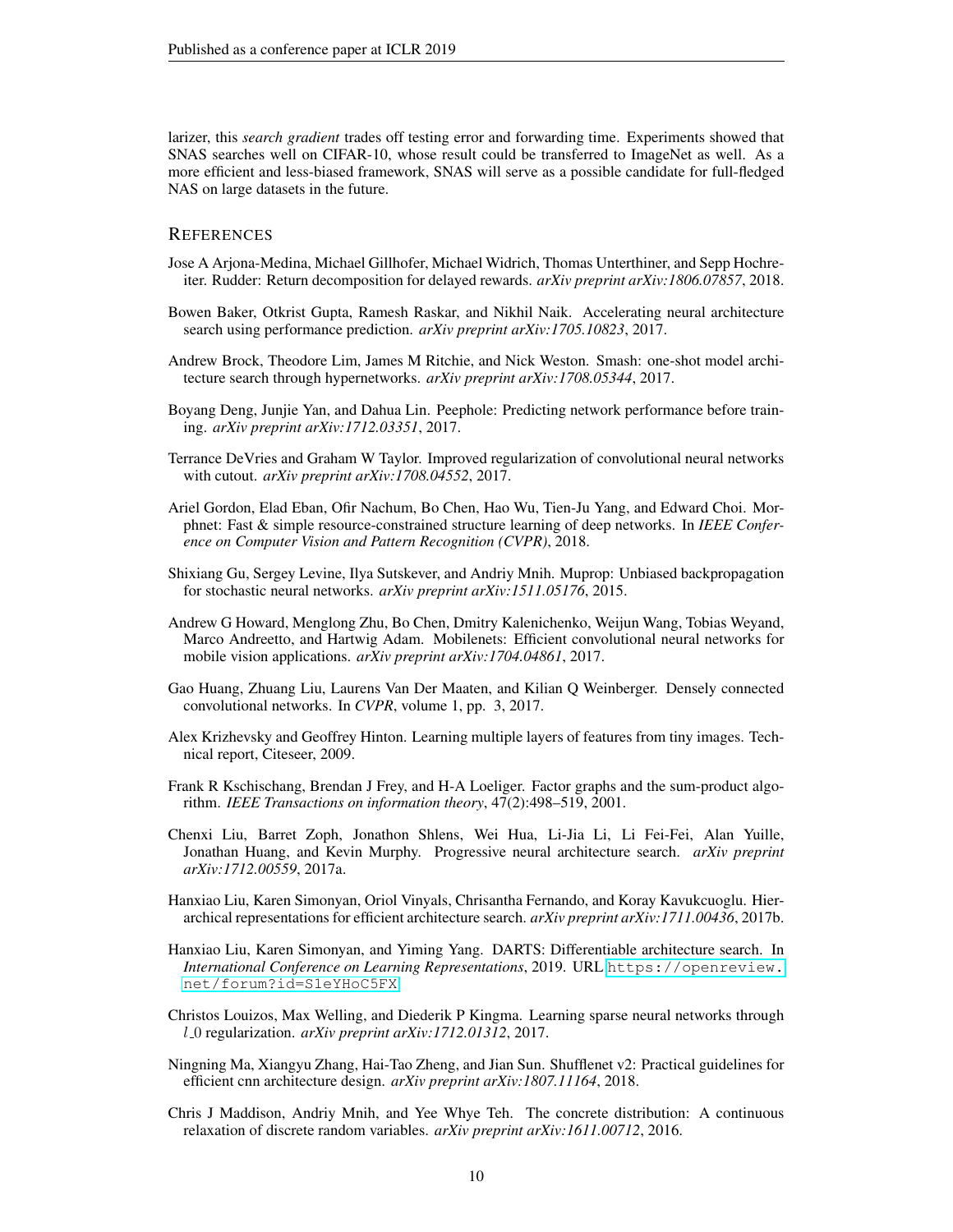- <span id="page-10-5"></span>Gregoire Montavon, Sebastian Lapuschkin, Alexander Binder, Wojciech Samek, and Klaus-Robert ´ Müller. Explaining nonlinear classification decisions with deep taylor decomposition. Pattern *Recognition*, 65:211–222, 2017a.
- <span id="page-10-18"></span>Grégoire Montavon, Wojciech Samek, and Klaus-Robert Müller. Methods for interpreting and understanding deep neural networks. *Digital Signal Processing*, 2017b.
- <span id="page-10-3"></span>Hieu Pham, Melody Y. Guan, Barret Zoph, Quoc V. Le, and Jeff Dean. Efficient neural architecture search via parameter sharing. In *ICML*, 2018.
- <span id="page-10-10"></span>Doina Precup. Eligibility traces for off-policy policy evaluation. *Computer Science Department Faculty Publication Series*, pp. 80, 2000.
- <span id="page-10-7"></span>Rajesh Ranganath, Sean Gerrish, and David Blei. Black box variational inference. In *Artificial Intelligence and Statistics*, pp. 814–822, 2014.
- <span id="page-10-2"></span>Esteban Real, Alok Aggarwal, Yanping Huang, and Quoc V Le. Regularized evolution for image classifier architecture search. *arXiv preprint arXiv:1802.01548*, 2018.
- <span id="page-10-17"></span>J Schmidhuber. Making the world differentiable: On using fully recurrent self-supervised neural networks for dynamic reinforcement learning and planning in non-stationary environments. *Institut fur Informatik, Technische Universit ¨ at M¨ unchen. Technical Report FKI-126 ¨* , 90, 1990.
- <span id="page-10-11"></span>John Schulman, Philipp Moritz, Sergey Levine, Michael Jordan, and Pieter Abbeel. Highdimensional continuous control using generalized advantage estimation. *arXiv preprint arXiv:1506.02438*, 2015.
- <span id="page-10-14"></span>John Schulman, Filip Wolski, Prafulla Dhariwal, Alec Radford, and Oleg Klimov. Proximal policy optimization algorithms. *arXiv preprint arXiv:1707.06347*, 2017.
- <span id="page-10-1"></span>Kenneth O Stanley and Risto Miikkulainen. Evolving neural networks through augmenting topologies. *Evolutionary computation*, 10(2):99–127, 2002.
- <span id="page-10-4"></span>Richard S Sutton, Andrew G Barto, et al. *Reinforcement learning: An introduction*. MIT press, 1998.
- <span id="page-10-15"></span>Christian Szegedy, Wei Liu, Yangqing Jia, Pierre Sermanet, Scott Reed, Dragomir Anguelov, Dumitru Erhan, Vincent Vanhoucke, and Andrew Rabinovich. Going deeper with convolutions. In *Proceedings of the IEEE conference on computer vision and pattern recognition*, pp. 1–9, 2015.
- <span id="page-10-12"></span>George Tucker, Surya Bhupatiraju, Shixiang Gu, Richard E Turner, Zoubin Ghahramani, and Sergey Levine. The mirage of action-dependent baselines in reinforcement learning. *arXiv preprint arXiv:1802.10031*, 2018.
- <span id="page-10-9"></span>Daan Wierstra, Tom Schaul, Jan Peters, and Juergen Schmidhuber. Natural evolution strategies. In *Evolutionary Computation, 2008. CEC 2008.(IEEE World Congress on Computational Intelligence). IEEE Congress on*, pp. 3381–3387. IEEE, 2008.
- <span id="page-10-8"></span>Ronald J Williams. Simple statistical gradient-following algorithms for connectionist reinforcement learning. In *Reinforcement Learning*, pp. 5–32. Springer, 1992.
- <span id="page-10-13"></span>Zhongwen Xu, Hado van Hasselt, and David Silver. Meta-gradient reinforcement learning. *arXiv preprint arXiv:1805.09801*, 2018.
- <span id="page-10-16"></span>X Zhang, X Zhou, M Lin, and J Sun. Shufflenet: An extremely efficient convolutional neural network for mobile devices. arxiv 2017. *arXiv preprint arXiv:1707.01083*.
- <span id="page-10-0"></span>Barret Zoph and Quoc V Le. Neural architecture search with reinforcement learning. *arXiv preprint arXiv:1611.01578*, 2016.
- <span id="page-10-6"></span>Barret Zoph, Vijay Vasudevan, Jonathon Shlens, and Quoc V Le. Learning transferable architectures for scalable image recognition. *arXiv preprint arXiv:1707.07012*, 2(6), 2017.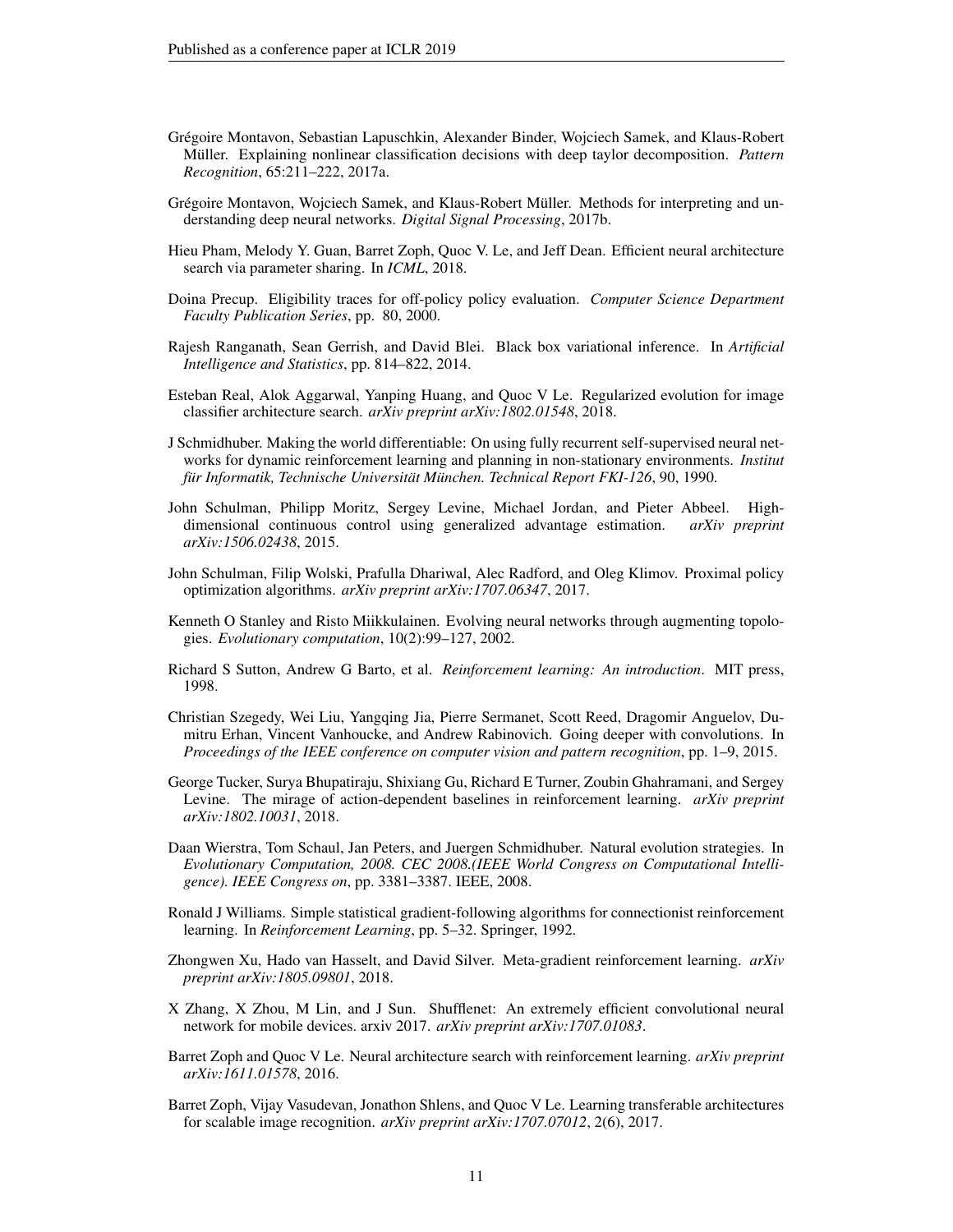# A CONNECTING  $p(Z)$  IN SNAS AND  $p(\tau)$  IN ENAS

In ENAS, the NAS task is defined as an MDP, where the observation  $o_i = a_0, a_1...a_{i-1}$ . Thus the transition probability

$$
p(o_i|o_{i-1}, a_{i-1}) = p(o_i|a_0, a_1...a_{i-2}, a_{i-1}) = \delta(a_0, a_1...a_{i-1}).
$$
\n(12)

With the policy of RNN controller denoted as  $\pi(a_i|o_i)$ , the joint probability of a trajectory  $\tau$  in this MDP is

$$
p(\tau) = \rho(o_0) \prod_{i=1}^{i} \pi(a_i|o_i) \prod_{i=1}^{i} p(o_{i+1}|o_i, a_i)
$$
  
= 
$$
\prod_{i=1}^{i} \pi(a_i|o_i)
$$
  
= 
$$
\prod_{i=1}^{i} \pi(a_i|a_0, a_1...a_{i-1})
$$
  
= 
$$
p(a),
$$
 (13)

<span id="page-11-0"></span>where  $\alpha$  is a vector of all structural decisions, which is denoted as  $Z$  in SNAS. So we have

$$
p(\tau) = p(\mathbf{Z}).\tag{14}
$$

Note that if we factorize  $p(\mathbf{Z})$  with conditional probability to have Markovian property as in Equation [13,](#page-11-0) we have the factor

$$
p(\mathbf{Z}_i|\mathbf{Z}_0,\mathbf{Z}_1...\mathbf{Z}_{i-1}) = \pi(a_i|a_0,a_1...a_{i-1}).
$$
\n(15)

### B DIFFERENCE BETWEEN SNAS AND DARTS

We take a search space with three intermediate nodes for example to exhibit the difference between SNAS and DARTS [\(Liu et al., 2019\)](#page-9-1), as shown in Figure [6.](#page-12-0) This search space could be viewed as a unit search space whose property could be generalized to larger space since it contains nodes in series and in parallel.

The objective of a NAS task is

<span id="page-11-1"></span>
$$
\mathbb{E}_{\mathbf{Z}\sim p_{\alpha}(\mathbf{Z})}[R(\mathbf{Z})],\tag{16}
$$

where  $p_{\alpha}(Z)$  is the distribution of architectures, which is previously solved with reinforcement learning. In both SNAS and DARTS, the reward function is made differentiable using the training/testing loss,  $R(Z) = L_{\theta}(Z)$ , such that the architecture learning could leverage information in the gradients of this loss and conduct together with operation parameters training:

$$
\mathbb{E}_{\mathbf{Z} \sim p_{\alpha}(\mathbf{Z})}[R(\mathbf{Z})] = \mathbb{E}_{\mathbf{Z} \sim p_{\alpha}(\mathbf{Z})}[L_{\theta}(\mathbf{Z})]. \tag{17}
$$

As introduced in Appendix A, SNAS solves [\(16\)](#page-11-1) with a novel type of factorization, without relying on the MDP assumption. Though independent assumption between edges would restrict the probability distribution, there is no bias introduced.

However, to avoid the sampling process and gradient back-propagation through discrete random variables, DARTS takes analytical expectation at the input of each node over operations at incoming edges and optimizes a relaxed loss with deterministic gradients. Take the cell in Figure [6](#page-12-0) as a base case, the objective before this relaxation is

$$
\mathbb{E}_{\mathbf{Z}\sim p_{\boldsymbol{\alpha}}(\mathbf{Z})}[L_{\boldsymbol{\theta}}(\mathbf{Z}_{j,l}^{T}\mathbf{O}_{j,l}(\mathbf{Z}_{i,j}^{T}\mathbf{O}_{i,j}(x_{i}))+\mathbf{Z}_{j,m}^{T}\mathbf{O}_{j,m}(\mathbf{Z}_{i,j}^{T}\mathbf{O}_{i,j}(x_{i})))]
$$
\n
$$
=\mathbb{E}_{\mathbf{Z}\sim p_{\boldsymbol{\alpha}}(\mathbf{Z})}[L_{\boldsymbol{\theta}}(\sum_{m>j} \mathbf{Z}_{j,m}^{T}\mathbf{O}_{j,m}(\mathbf{Z}_{i,j}^{T}\mathbf{O}_{i,j}(x_{i}))].
$$
\n(18)

DARTS relaxed this objective to

$$
L_{\boldsymbol{\theta}}(\sum_{m>j} \mathbb{E}_{p_{\boldsymbol{\alpha}_{j,m}}} [\boldsymbol{Z}_{j,m}^T \boldsymbol{O}_{j,m}(\mathbb{E}_{p_{\boldsymbol{\alpha}_{i,j}}} [\boldsymbol{Z}_{i,j}^T \boldsymbol{O}_{i,j}(x_i)])]). \qquad (19)
$$

Considering that  $O(x)$  are *ReLU-Conv-BN* stacks as in ENAS [\(Pham et al., 2018\)](#page-10-3), which are nonlinear, this transformation introduces unbounded bias. Though it will not be perceivable in training, where the complete graph is used for accuracy validation, consistent this loss, the derived graph is never validated during training. Hence the training is inconsistent with the true objective *maximizing the expected performance of derived architectures*. After an architecture derivation introduced in DARTS, the performance falls enormously and the parameters need to be retrained.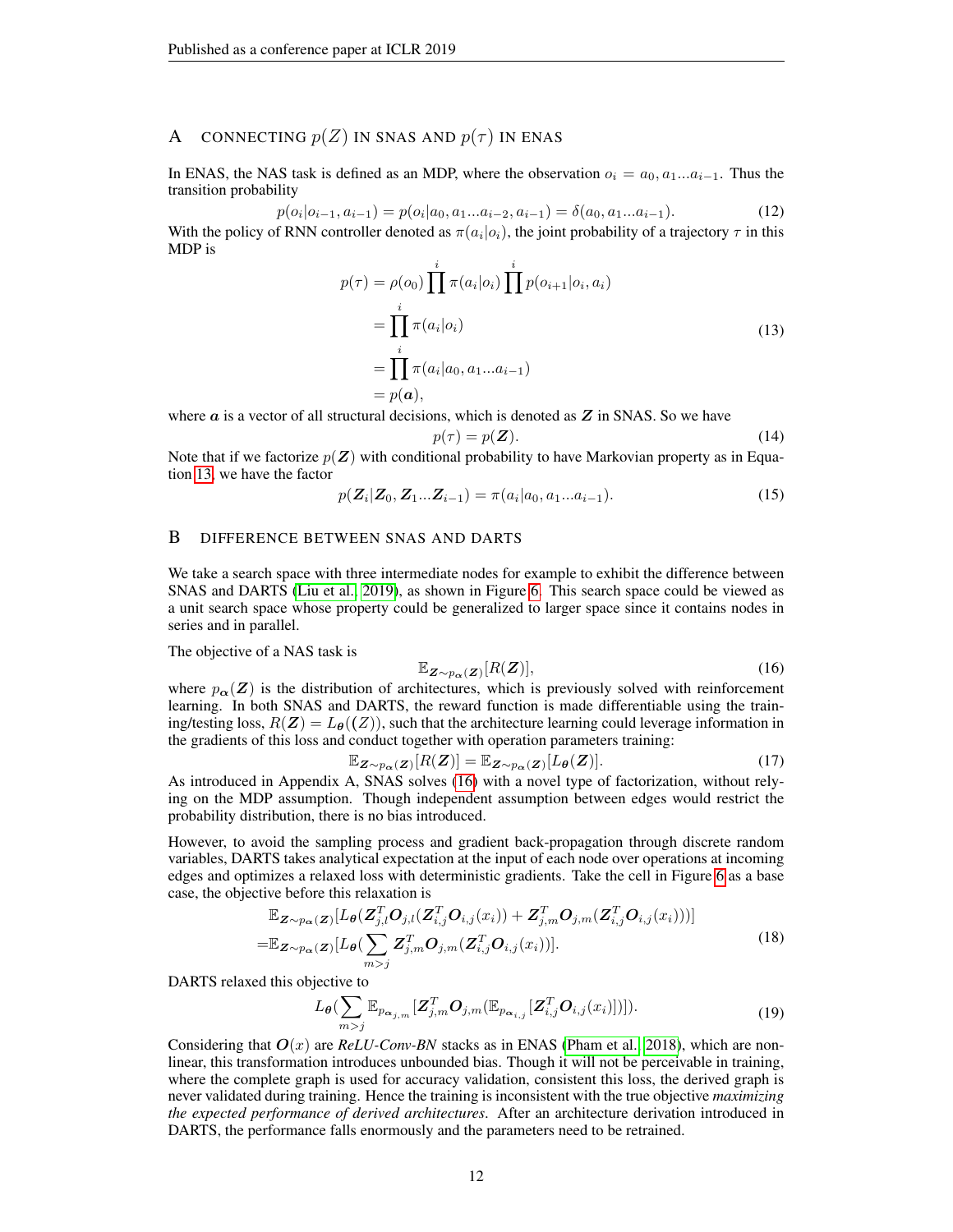

<span id="page-12-0"></span>Figure 6: A comparison for gradients in DARTS and SNAS. (a) Deterministic gradients in DARTS; (b) Stochastic gradients in SNAS. Solid lines denote deterministic nodes, while dashed lines denote stochastic nodes. Black dotted lines denote compounded gradients, purple lines for parameter gradients in SNAS, red for *search gradients*.

# C GRADIENTS IN SNAS

Figure [6\(](#page-12-0)b) gives an illustration of a base three-intermediate-node unit in SNAS, where each edge has three operations (indexed by  $k$ ) to choose from. In the search space of SNAS, intermediate nodes take input from all previous nodes. We have

$$
x_j = \sum_{h < j} \mathbf{Z}_{h,j}^T \mathbf{O}_{h,j}(x_h) = \mathbf{Z}_{i,j}^T \mathbf{O}_{i,j}(x_i) + \sum_{h < i} \mathbf{Z}_{h,j}^T \mathbf{O}_{h,j}(x_h). \tag{20}
$$

Let  $\theta_{i,j}^k$  be the parameters in  $O_{i,j}^k$ , we have

$$
\frac{\partial x_j}{\partial \theta_{i,j}^k} = Z_{i,j}^T \frac{\partial O_{i,j}(x_i)}{\partial \theta_{i,j}^k}.
$$
\n(21)

As we use *concrete disctribution* here to make the sampling differentiable with reparametrization trick:

$$
Z_{i,j}^k = f_{\boldsymbol{\alpha}_{i,j}}(\boldsymbol{G}_{i,j}^k)
$$
  
= 
$$
\frac{\exp((\log \boldsymbol{\alpha}_{i,j}^k + \boldsymbol{G}_{i,j}^k)/\lambda)}{\sum_{l=0}^n \exp((\log \boldsymbol{\alpha}_{i,j}^l + \boldsymbol{G}_{i,j}^l)/\lambda)},
$$
 (22)

where  $G_{i,j}^k = -\log(-\log(U_{i,j}^k))$  is the kth *Gumbel* random variable,  $U_{i,j}^k$  is a uniform random variable, the gradient *w.r.t.*  $\alpha_{i,j}$  is:

<span id="page-12-1"></span>
$$
\frac{\partial x_j}{\partial \alpha_{i,j}^k} = \mathbf{O}_{i,j}^T(x_i) \frac{\partial f_{\alpha_{i,j}}(\mathbf{G}_{i,j})}{\partial \alpha_{i,j}^k}.
$$
\n(23)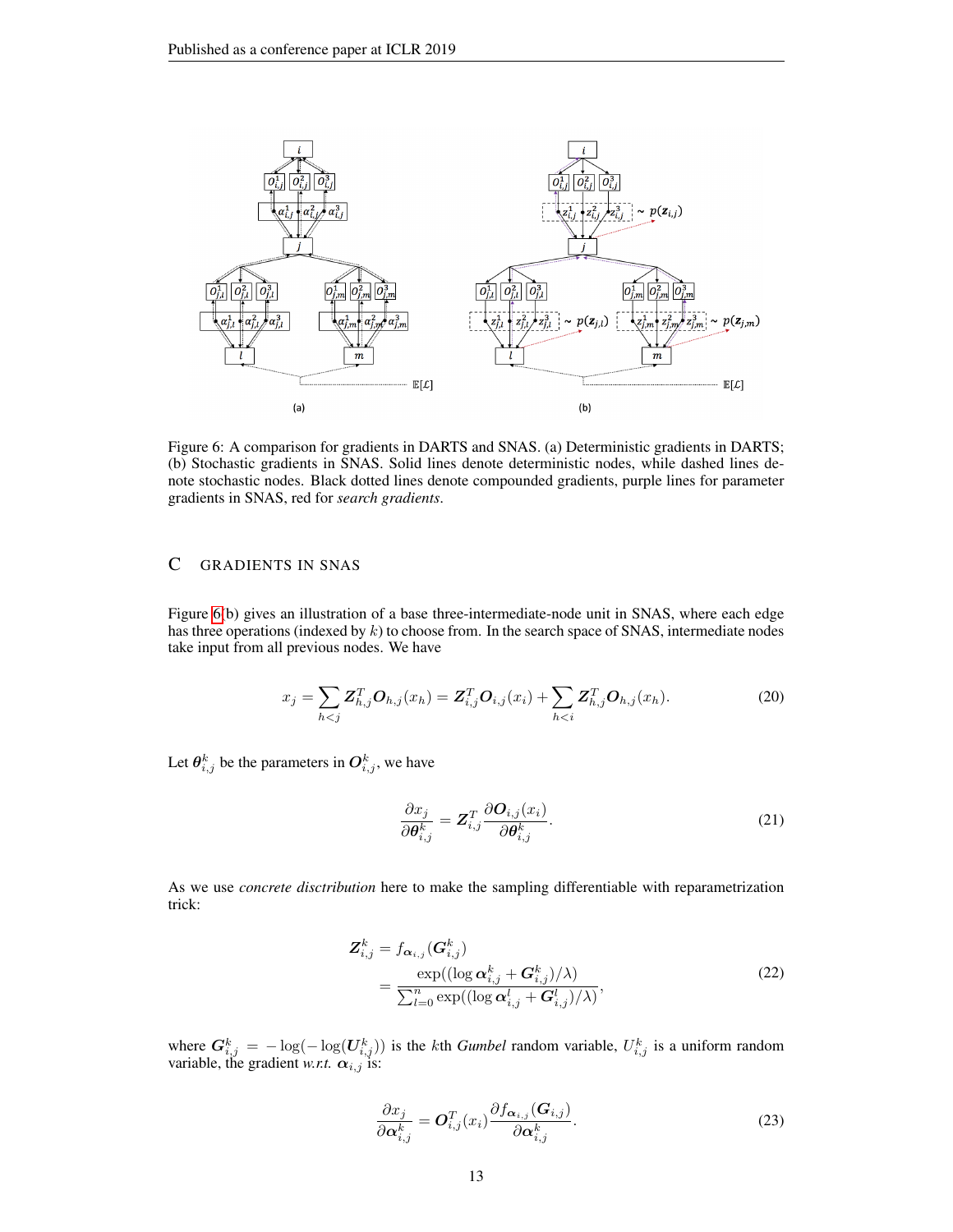The partial derivative  $\frac{\partial f_{\alpha_{i,j}}}{\partial \alpha_{i,j}^k}$  is

$$
\frac{\partial f_{\boldsymbol{\alpha}_{i,j}}(\boldsymbol{G}_{i,j})}{\partial \boldsymbol{\alpha}_{i,j}^k} = \frac{\frac{\partial}{\partial \boldsymbol{\alpha}_{i,j}^k} \exp((\log \boldsymbol{\alpha}_{i,j}^k + \boldsymbol{G}_{i,j}^k)/\lambda)}{\sum_{l=0}^n \exp((\log \boldsymbol{\alpha}_{i,j}^l + \boldsymbol{G}_{i,j}^l)/\lambda)} (\boldsymbol{\delta}(k'-k) - \frac{\exp((\log \boldsymbol{\alpha}_{i,j}^k + \boldsymbol{G}_{i,j}^l)/\lambda)}{\sum_{l=0}^n \exp((\log \boldsymbol{\alpha}_{i,j}^i + \boldsymbol{G}_{i,j}^l)/\lambda)})
$$
\n
$$
= \frac{\partial (\log \boldsymbol{\alpha}_{i,j}^k + \boldsymbol{G}_{i,j}^k)/\lambda}{\partial \boldsymbol{\alpha}_{i,j}^k} f_{\boldsymbol{\alpha}_{i,j}}(\boldsymbol{G}_{i,j}^k) (\boldsymbol{\delta}(k'-k) - f_{\boldsymbol{\alpha}_{i,j}}(\boldsymbol{G}_{i,j}))
$$
\n
$$
= (\boldsymbol{\delta}(k'-k) - f_{\boldsymbol{\alpha}_{i,j}}(\boldsymbol{G}_{i,j})) f_{\boldsymbol{\alpha}_{i,j}}(\boldsymbol{G}_{i,j}^k) \frac{1}{\lambda \boldsymbol{\alpha}_{i,j}^k}
$$
\n
$$
= (\boldsymbol{\delta}(k'-k) - \boldsymbol{Z}_{i,j}) \boldsymbol{Z}_{i,j}^k \frac{1}{\lambda \boldsymbol{\alpha}_{i,j}^k}.
$$
\n(24)

Substitute it back to [\(23\)](#page-12-1), we obtain

$$
\frac{\partial x_j}{\partial \alpha_{i,j}^k} = \mathbf{O}_{i,j}^T(x_i) (\boldsymbol{\delta}(k'-k) - \mathbf{Z}_{i,j}) \mathbf{Z}_{i,j}^k \frac{1}{\lambda \alpha_{i,j}^k}.
$$
\n(25)

We can also derive  $\frac{\partial x_m}{\partial x_j}$  for chain rule connection:

$$
\frac{\partial x_m}{\partial x_j} = \mathbf{Z}_{j,m}^T \frac{\partial \mathbf{O}_{j,m}(x_j)}{\partial x_j}.
$$
\n(26)

Thus the gradient from the surrogate loss  $\mathcal L$  to  $x_j$ ,  $\theta_{i,j}^k$  and  $\alpha_{i,j}^k$  respectively are

$$
\frac{\partial \mathcal{L}}{\partial x_j} = \sum_{m>j} \frac{\partial \mathcal{L}}{\partial x_m} \mathbf{Z}_{j,m}^T \frac{\partial \mathbf{O}_{j,m}(x_j)}{\partial x_j},
$$
\n
$$
\frac{\partial \mathcal{L}}{\partial \boldsymbol{\theta}_{i,j}^k} = \frac{\partial \mathcal{L}}{\partial x_j} \mathbf{Z}_{i,j}^k \frac{\partial \mathbf{O}_{i,j}(x_i)}{\partial \boldsymbol{\theta}_{i,j}^k},
$$
\n
$$
\frac{\partial \mathcal{L}}{\partial \boldsymbol{\alpha}_{i,j}^k} = \frac{\partial \mathcal{L}}{\partial x_1} \mathbf{O}_{i,j}^T(x_i) (\boldsymbol{\delta}(k'-k) - \mathbf{Z}_{i,j}) \mathbf{Z}_{i,j}^k \frac{1}{\lambda \boldsymbol{\alpha}_{i,j}^k}.
$$
\n(27)

## D CREDIT ASSIGNMENT FOR EQUIVALENT POLICY GRADIENT

From Appendix C we can see that the expected *search gradient* for architecture parameters at each edge is:

$$
\mathbb{E}_{\mathbf{Z} \sim p(\mathbf{Z})}[\frac{\partial \mathcal{L}}{\partial \alpha_{i,j}^{k}}] = \mathbb{E}_{\mathbf{U} \sim Uniform}[\frac{\partial \mathcal{L}}{\partial x_{j}} \mathbf{O}_{i,j}^{T}(x_{i}) \frac{\partial f_{\alpha_{i,j}}(-\log(-\log(\mathbf{U}_{i,j})))}{\partial \alpha_{i,j}^{k}}]
$$
\n
$$
= \int_{0}^{1} p(\mathbf{U}_{i,j}) \frac{\partial \mathcal{L}}{\partial x_{j}} \mathbf{O}_{i,j}^{T}(x_{i}) \frac{\partial f_{\alpha_{i,j}}(-\log(-\log(\mathbf{U}_{i,j})))}{\partial \alpha_{i,j}^{k}} d\mathbf{U}_{i,j}
$$
\n
$$
= \frac{\partial}{\partial \alpha_{1}^{k}} \int_{0}^{1} p(\mathbf{U}_{i,j}) [\frac{\partial \mathcal{L}}{\partial x_{j}} \mathbf{O}_{i,j}^{T}(x_{i})]_{c} f_{\alpha_{i,j}}(-\log(-\log(\mathbf{U}_{i,j}))) d\mathbf{U}_{i,j}
$$
\n
$$
= \frac{\partial}{\partial \alpha_{i,j}^{k}} \int p(\mathbf{Z}_{i,j}) [\frac{\partial \mathcal{L}}{\partial x_{j}} \mathbf{O}_{i,j}^{T}(x_{i})]_{c} \mathbf{Z}_{i,j} d\mathbf{Z}_{i,j}
$$
\n
$$
= \int p(\mathbf{Z}_{i,j}) \frac{\partial \log p(\mathbf{Z}_{i,j})}{\partial \alpha_{i,j}^{k}} [\frac{\partial \mathcal{L}}{\partial x_{j}} \mathbf{O}_{i,j}^{T}(x_{i}) \mathbf{Z}_{i,j}]_{c} d\mathbf{Z}_{i,j}
$$
\n
$$
= \mathbb{E}_{\mathbf{Z} \sim p(\mathbf{Z})}[\nabla_{\alpha_{i,j}^{k}} \log p(\mathbf{Z}_{i,j}) [\frac{\partial \mathcal{L}}{\partial x_{j}} \mathbf{O}_{i,j}^{T}(x_{i}) \mathbf{Z}_{i,j}]_{c}]
$$
\n
$$
= \mathbb{E}_{\mathbf{Z} \sim p(\mathbf{Z})}[\nabla_{\alpha_{i,j}^{k}} \log p(\mathbf{Z}_{i,j}) [\frac{\partial \mathcal{L}}{\partial x_{j}} \mathbf{O}_{i,j}^{T}(x_{i})]_{c}],
$$
\n(28)

where  $[\cdot]_c$  denotes  $\cdot$  is a constant for the gradient calculation *w.r.t.*  $\alpha$ . Note that in this derivation we stop the gradient from successor nodes, with an independence assumption enforced in backpropagation.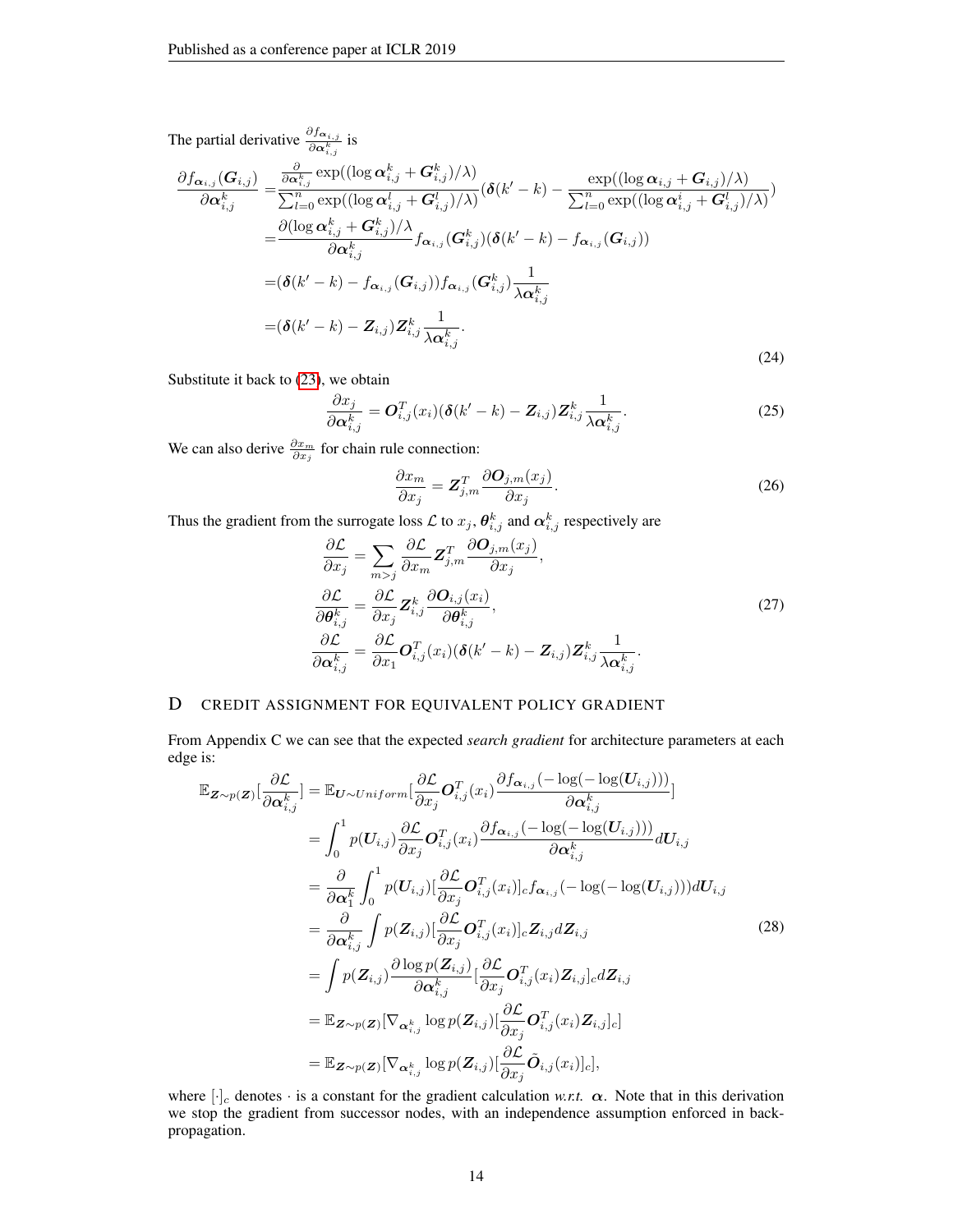### E TAYLOR DECOMPOSITION FOR CONTRIBUTION ANALYSIS

With d neurons (pixels)  $x_i$  in the same layer of a deep neural network, whose output is  $f(x)$ , [Mon](#page-10-5)[tavon et al.](#page-10-5) [\(2017a\)](#page-10-5) decomposes  $f(x)$  as a sum of individual credits for  $x_i$ . This decomposition is obtained by the first-order Taylor expansion of the function at some root point  $\tilde{x}$  for which  $f(\tilde{x}) = 0$ :

$$
f(\boldsymbol{x}) = \sum_{i=1}^{d} R_i(\boldsymbol{x}) + O(\boldsymbol{x}\boldsymbol{x}^T),
$$
\n(29)

where the individual credits

$$
R_i(\boldsymbol{x}) = \frac{\partial f}{\partial \boldsymbol{x}_i} |_{\boldsymbol{x} = \tilde{\boldsymbol{x}}} (\boldsymbol{x}_i - \tilde{\boldsymbol{x}}_i)
$$
(30)

are first-order terms and  $O(x x^T)$  is for higher-order information. When ReLU is chosen as the activation function,  $O(\bm x \bm x^T)$  can be omitted [\(Montavon et al., 2017b\)](#page-10-18). Thus ones can always find a root point  $\tilde{x} = \lim_{\epsilon \to 0} \epsilon x$  that incidentally lies on the same linear region as point x, in which case the function can be written as

<span id="page-14-0"></span>
$$
f(\boldsymbol{x}) = \sum_{i=1}^{d} R_i(\boldsymbol{x}) = \sum_{i=1}^{d} \frac{\partial f}{\partial \boldsymbol{x}_i} \boldsymbol{x}_i.
$$
 (31)

Noticing the similarity between [\(8\)](#page-3-0) and [\(31\)](#page-14-0), we try using Taylor Decomposition to interpret the credit assignment in SNAS. Given a sample  $x<sub>0</sub>$ , ones can iterate all effective layers of the DAG and distribute credits from network output f among nodes  $x_j$  in each layer. In Figure [1](#page-1-0) for example,  $DAG(\mathbf{Z}^{(1)})$  has 2 effective layers, while  $DAG(\mathbf{Z}^{(2)})$  has 3 effective layers. Given the presence of the skip connection, nodes may be involved into multiple layers and thus obtain integrated credits

<span id="page-14-1"></span>
$$
\frac{\partial f}{\partial x_j} = \sum_{m > j} \frac{\partial f}{\partial x_m} \frac{\partial \tilde{O}_m(x_j)}{\partial x_j},\tag{32}
$$

*e.g.*  $x_1$  in DAG(2) integrates credits from  $x_2$  and  $x_3$ . According to [\(1\)](#page-2-1), multiple edges  $(i, j)$  are pointing to  $j$ , which decompose [\(32\)](#page-14-1) as:

$$
\hat{R}_{i,j} = \frac{\partial f}{\partial x_j} \tilde{O}_{i,j}(x_i). \tag{33}
$$

Adjusting the weight of this sample with  $\partial \mathcal{L}/\partial f$  and taking the optimization direction into account, we have

$$
R_{i,j} = -\frac{\partial \mathcal{L}}{\partial x_j} \tilde{\mathbf{O}}_{i,j}(x_i)
$$
\n(34)

### F CANDIDATES FOR LOCAL RESOURCE CONSTRAINTS

In the case of a convolutional layer,  $H$ ,  $W$  and  $f$ ,  $k$  correspond to the output spatial dimensions and the filter dimensions respectively and we use  $I, O$  to denote the number of input and output channels. Since group convolution is also adopted in this paper to reduce the computational complexity,  $q$  is the number of groups.

Thus, the parameter size and the number of float-point operations (FLOPs) of a single convolutional layer is

$$
parameter size = \frac{fkIO}{g}
$$
 (35)

$$
FLOPs = \frac{HWfkIO}{g}
$$
 (36)

By assuming the computing device has enough cache to store the feature maps and the parameters, we can simplify the memory access cost (MAC) to be the sum of the memory access for the input/output feature maps and kernel weights [\(Ma et al., 2018\)](#page-9-5).

$$
MAC = HW(I + O) + \frac{fkIO}{g}
$$
\n(37)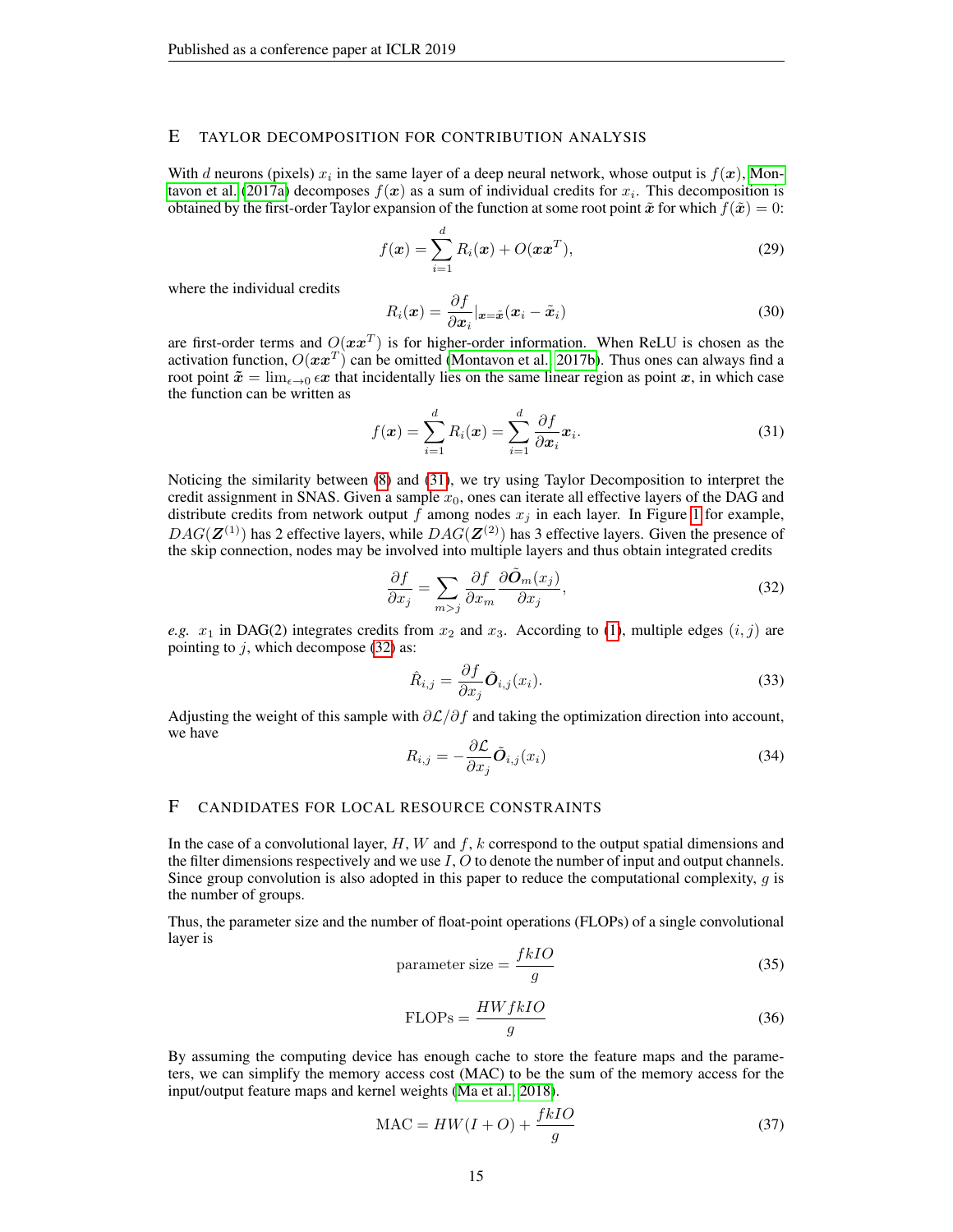In SNAS, because all the operations on a single edge share the same output spatial dimensions and the input/output channels, FLOPs of a convolutional operation is directly proportional to its parameter size. And although the memory access cost for the input/output feature maps  $HW(I+O)$ does not depend on the parameter size, since both are positively correlated to the number of layers used in the operation, we may say there is a positive correlation between MAC and the parameter size. Thus, when only considering the convolution operations, solely using the parameter size as the resource constraint is sufficient. However, in SNAS, we also have the pooling operation and the skip connection, which are parameter free. The equations to calculate the resource criteria of a pooling operation or a skip connection are as follows.

FLOPs of pooling:

$$
FLOPs = HWf kIO
$$
\n(38)

FLOPs of skip connection:

$$
FLOPs = 0 \tag{39}
$$

MAC of pooling and skip connection:

$$
MAC = HW(I + O)
$$
\n(40)

We can see that MAC is the same for pooling and skip connection since they need to access the same input/output feature maps, therefore, to distinguish between pooling and skip connection, FLOPs need to be included in the resource constraint. Similarly, to distinguish between skip connection and none (free, no operation), MAC also need to be included.

In conclusion, to construct a resource constraint which fully distinguishes the four types of operations, all three locally decomposable criteria, the parameter size, FLOPs and MAC, need to be combined.

### G DETAILED SETTINGS OF EXPERIMENTS

#### G.1 ARCHITECTURE SEARCH ON CIFAR-10

Data Pre-processing and Augmentation Techniques We employ the following techniques in our experiments: centrally padding the training images to  $40 \times 40$  and then randomly cropping them back to  $32 \times 32$ ; randomly flipping the training images horizontally; normalizing the training and validation images by subtracting the channel mean and dividing by the channel standard deviation.

**Implementation Details of Operations** The operations include:  $3 \times 3$  and  $5 \times 5$  separable convolutions,  $3 \times 3$  and  $5 \times 5$  dilated separable convolutions,  $3 \times 3$  max pooling,  $3 \times 3$  average pooling, skip connection and *zero* operation. All operations are of stride one (excluded the ones adjacent to the input nodes in the reduction cell, which are of stride two) and the convolved feature maps are padded to preserve their spatial resolution. Convolutions are applied in the order of ReLU-Conv-BN, and the depthwise separable convolution is always applied twice [\(Zoph et al., 2017;](#page-10-6) [Real et al.,](#page-10-2) [2018;](#page-10-2) [Liu et al., 2017a;](#page-9-3) [2019\)](#page-9-1).

Detailed Training Settings We follow the training settings as in [Liu et al.](#page-9-1) [\(2019\)](#page-9-1). The neural operation parameters  $\theta$  are optimized using momentum SGD, with initial learning rate  $\eta_{\theta} = 0.025$ (annealed down to zero following a cosine schedule), momentum 0.9, and weight decay  $3 \times 10^{-4}$ . The architecture distribution parameters  $\alpha$  are optimized by Adam, with initial learning rate  $\eta_{\alpha}$  =  $3 \times 10^{-4}$ , momentum  $\beta = (0.5, 0.999)$  and weight decay  $10^{-3}$ . The batch size employed is 64 and the initial number of channels is 16.

### G.2 ARCHITECTURE EVALUATION ON CIFAR-10

Additional Enhancement Techniques Following existing works [\(Zoph et al., 2017;](#page-10-6) [Liu et al.,](#page-9-3) [2017a;](#page-9-3) [Pham et al., 2018;](#page-10-3) [Real et al., 2018;](#page-10-2) [Liu et al., 2019\)](#page-9-1), we employ the following additional enhancements: cutout [\(DeVries & Taylor, 2017\)](#page-9-16), path dropout of probability 0.2 (same as DARTS in the code publicly released by its authors) and auxiliary towers with weight 0.4.